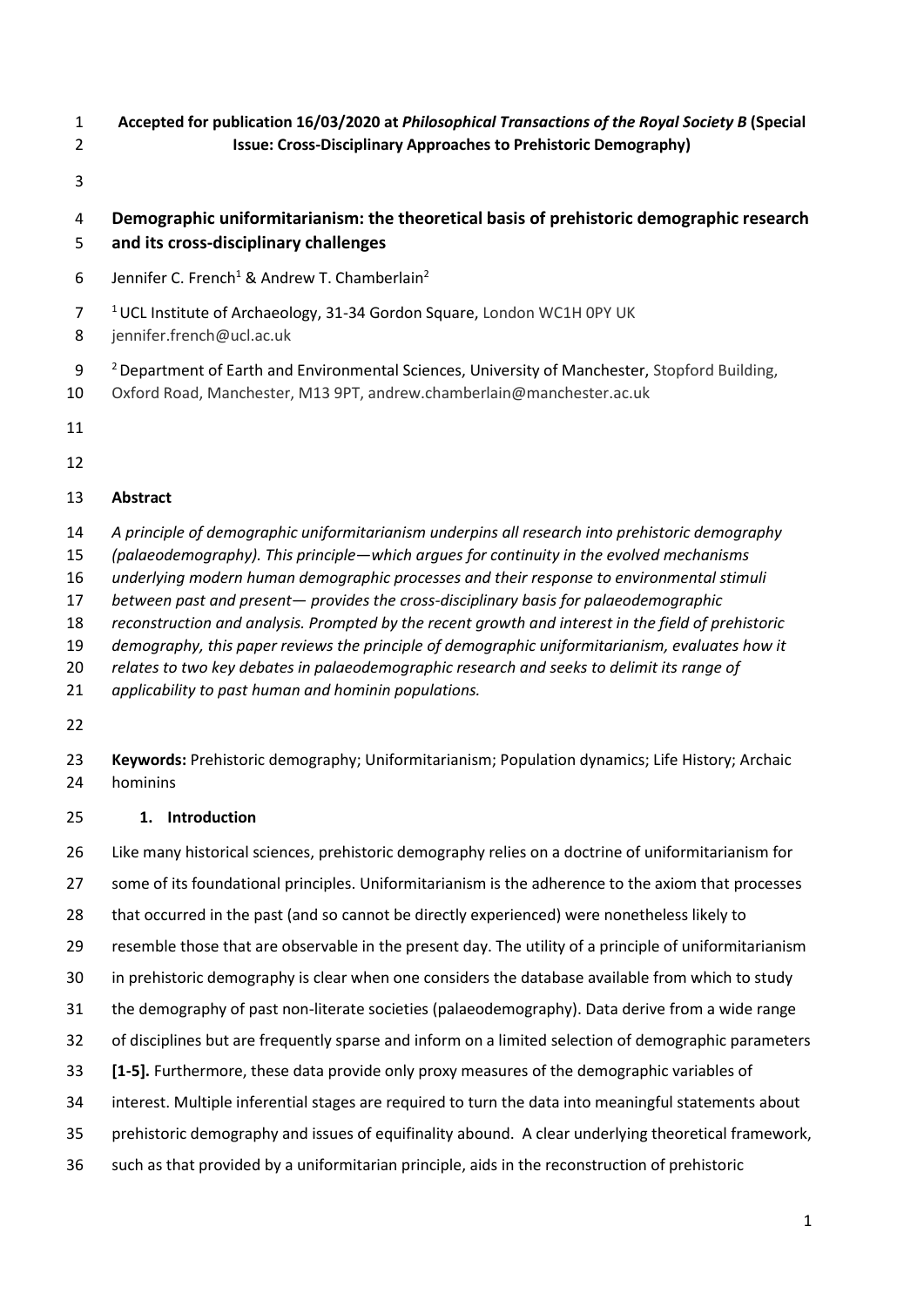demographic patterns, providing clear constraints on interpretations of past demographic trends and processes, and justifying the use of estimates for population characteristics and model parameters derived from recent populations to supplement the sparse prehistoric demographic database.

 Despite providing the basis for all prehistoric demographic research, sustained discussion of demographic uniformitarianism is rare outside of the sub-field of skeletal palaeodemography. As the field of prehistoric demography grows, so does the necessity to ensure that the field's underpinning theoretical basis—and the impact this has on the generation, analysis, and interpretation of prehistoric demographic data—is clear and secure.

### **2. Defining demographic uniformitarianism**

 The uniformitarian principle was first articulated by geologists in their efforts to understand the mechanisms responsible for the formation of the Earth. As utilised in the historical sciences, the principle argues that there is continuity between processes and causative mechanisms that occurred in the past and those that are observable in the present. There are clear links between uniformitarianism and other heuristic principles of philosophical and scientific argument, such as Occam's razor (the law of parsimony) and analogical reasoning (comparisons that use similarities between independent systems as evidence for the existence of hidden causative commonalities: **Figure 1**). Uniformitarian principles were utilised during the development of demography as a 56 science during the  $19<sup>th</sup>$  century, underpinning theories of the drivers of, and constraints on, population growth rates **[7]** and large-scale patterns of migration **[8]**. More recently, the argument that demographic parameters derived from historical records of human populations can be used as guidelines for constraining demographic models of prehistoric communities was expressed forcefully by Howell **[9]**.

### **[Figure 1 near here]**

 Howell argued that model life tables and fertility schedules ―which are constructed on the principle that patterns of age-specific variation in mortality and fertility vary in biologically constrained ways across different populations ―could be used to interpolate and smooth fertility and mortality data obtained for prehistoric populations. Howell's uniformitarian assumption was that prehistoric populations occupied essentially the same demographic parameter space observed amongst historically documented populations. She cited Simpson **[10]** and other authorities in support of the argument that demographic aspects of human life histories, including fertility span and longevity, were evolved species-wide attributes. Howell also pointed out that the application of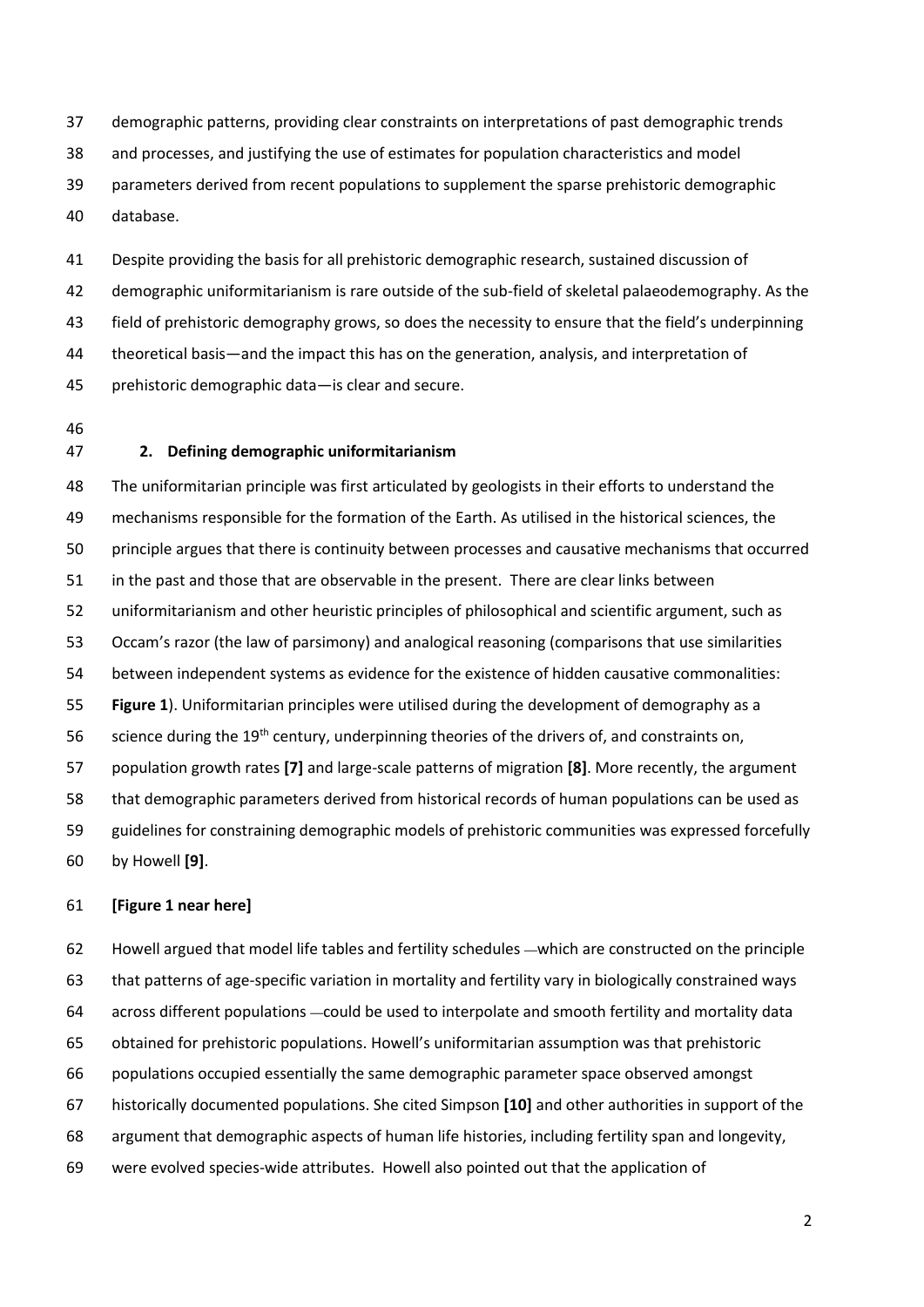uniformitarianism enables the prediction of otherwise unobservable population characteristics, such as family size and kinship structure, with implications for the role of cultural transmission. Accordingly, the principle of uniformitarianism may also inform on the social, as well as the biological, elements of past demography. However, as Howell makes clear, demographic uniformitarianism does not assume that demographic behaviours have remained the same throughout history but that the basic biological processes relating to fertility and mortality are similar, that they respond to variations in the social and natural environment in the same way, and that these similarities act as constraints and impose limits on demographic behaviours.

### **3. Uniformitarianism in prehistoric demographic research: two key debates**

 The implications of the uniformitarian assumption vary depending on the demographic parameter addressed and the palaeodemographic proxy used. Below, we discuss the implications of the uniformitarian principle for two key debates in palaeodemographic research.

### *a. Population dynamics and the "Forager Population Paradox"*

83 It has long been recognised that there is a stark contrast between the observed population growth rates of recent hunter-gatherers (mean of ~1% per annum **[11]**) and long-term prehistoric growth rates estimated via palaeodemographic methods which are typically close to zero for foraging populations **[12-13]**. Explaining this discrepancy (the "forager population paradox" **[14]**) by presuming that current hunter-gatherer population growth rates are unrepresentative of the past violates the uniformitarian assumption, as long-term population stationarity is only possible via a combined fertility and mortality schedule outside of, or at the extreme limit of, the known range of human variation **[12-14].** A more convincing solution is that long term population growth followed a 'saw-tooth' pattern, with brief crashes followed by longer periods of recovery **[15-16]**; a pattern supported by genetic data indicating multiple instances of sharp reductions in prehistoric population sizes (e.g. **[17]**). In a foraging population with a typical 1% per annum growth rate, the time for recovery from a catastrophic episode causing 50% mortality is only 70 years. Even higher growth rates of up to 3% per annum, and consequent shorter recovery times, have been reported for post- catastrophe indigenous populations in South America, although these high growth rates may be partially accounted for by immigration and group fusion **[18].** Such rapid recovery times are too short to be visible by any palaeodemographic method, including the comparatively high-resolution method of summed posterior probability distributions of sets of radiocarbon dates (SPDs) **[19, 20]**. A difference in scale, rather than in demographic regimes, best explains the discrepancy between past and present embodied in the forager population paradox.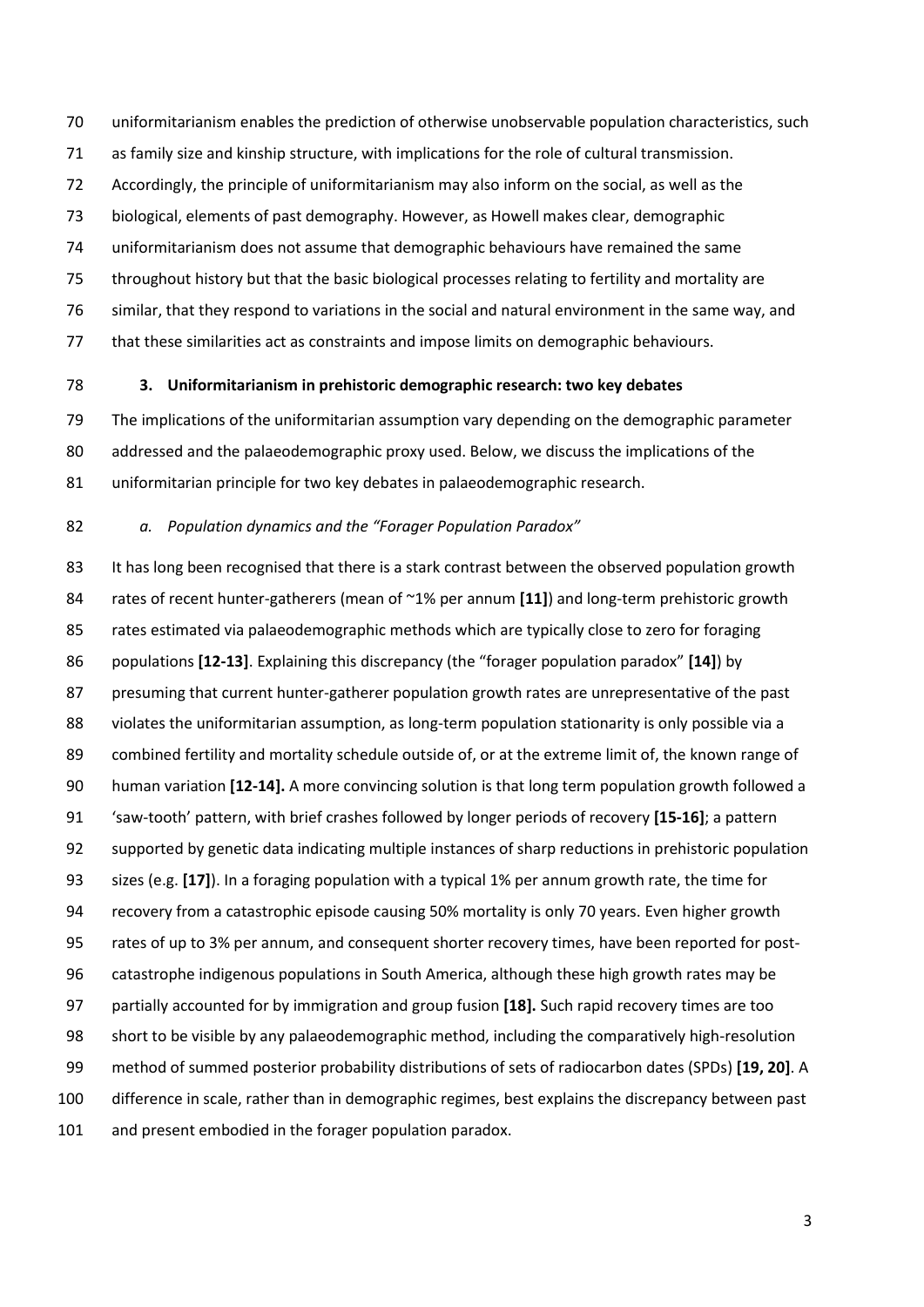What are the implications of this for the reconstruction of prehistoric population growth rates? The uniformitarian assumption relates primarily to underlying mechanisms, not specific parameter values derived from recently observed populations (although the former heavily constrains the latter).Due to the imprecision of radiometric dating, growth rates calculated from palaeodemographic data record only the longer term and slower time-averaged rate across crash and recovery cycles. They are therefore not directly comparable to growth rates recorded in ethnographic and historical contexts which represent 'instantaneous' per annum measures along this continuum of growth and decline. While the uniformitarian assumption likely holds in most 110 prehistoric contexts, this difference in scale means that caution is required when using ethnographic data to interpret models of prehistoric demography, and does not support the simple transference 112 of growth rates from ethnographic to prehistoric contexts; growth rates recorded for recent foragers 113 are not realistic long-term estimates for either the population from which they derive or past hunter-gatherers. Tallavaara **[21]** further argues that population dynamics derived from palaeodemographic proxies can only be directly interpreted in terms of what controls the long-term mean population size. In the case of prehistoric hunter-gatherers, the primary population limiting factor would be the density-independent variable of environmental productivity **[21]** leading to debate as to how to combine palaeodemographic results with shorter-term density-dependent growth models derived from population ecology **[22]**, as well as how to infer underlying fertility and mortality rates **[23]**.

### *b. Age structure of mortality and fertility and longevity in prehistory*

 Under natural living conditions human populations exhibit regular patterns of age-specific fertility 123 and mortality rates that are strongly age-structured and are likely to be evolved versions of patterns that are common to the great apes **[24, 25].** Female age-specific fertility rates follow a unimodal peaked distribution between maternal ages of 15 and 50 years, with peak fertility rates being higher and occurring earlier in farming populations than in foraging populations **[26].** The distribution of the risk of death in human populations is bimodal with peak mortality rates in the first year of life, declining to a minimum in adolescence and early adulthood before rising exponentially in later adulthood. These three additive components of human age-specific mortality rates (i.e. juvenile, adult and an age-independent constant risk of death) are represented well by the Siler model **[27].** Variation in the overall risk of mortality, together with variation in the relative contributions of juvenile versus adult mortality risks, underlie much of the populational variation in attritional mortality that is captured by model life tables.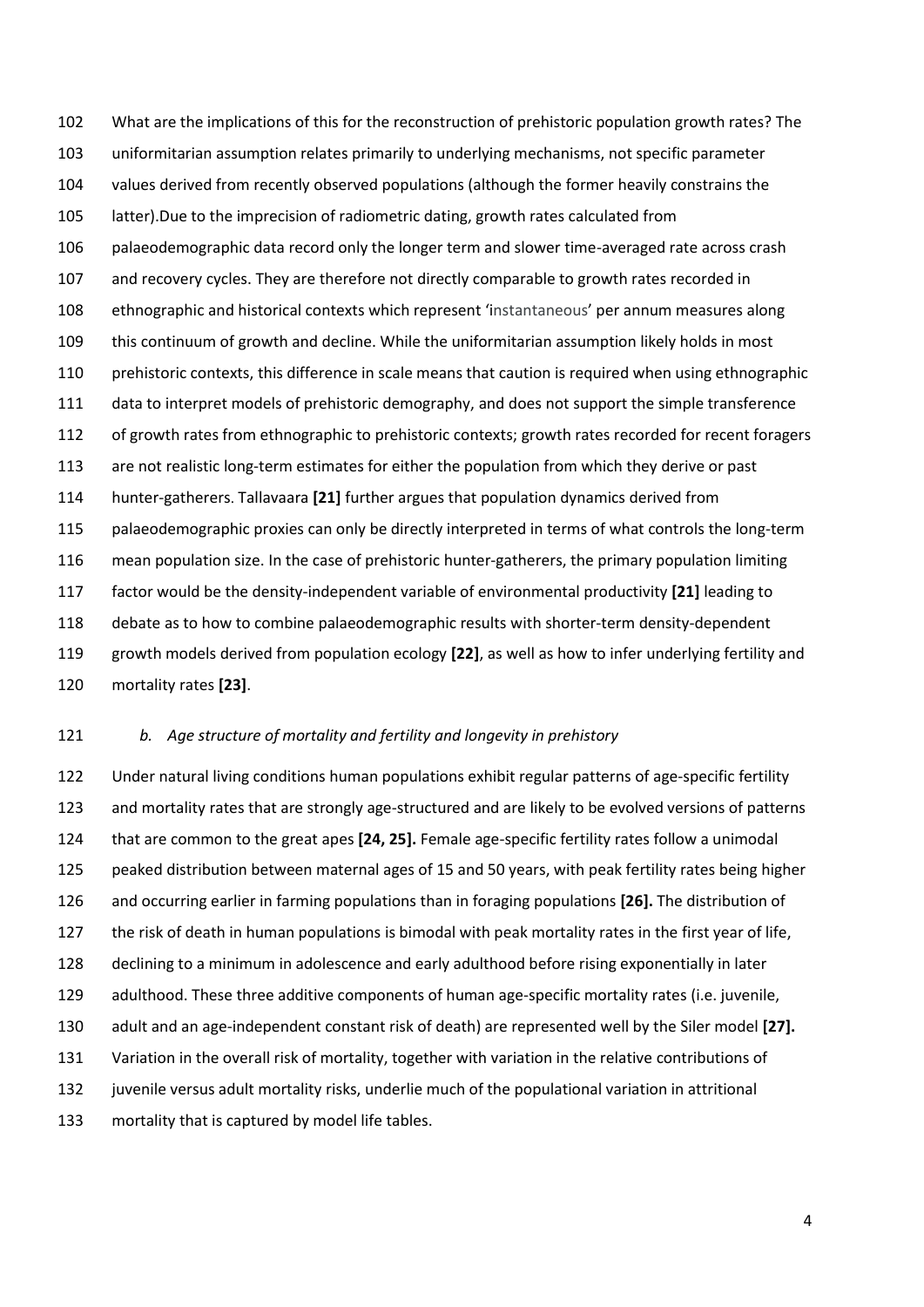The reconstruction of patterns of mortality and fertility for prehistoric populations is challenging. Fertility leaves few visible traces on the skeleton but can be measured indirectly through its effects 136 on the age distribution of mortality: the latter is constrained by the age distribution of the living population, which in turn is highly sensitive to changes in fertility **[28-30]**. The variation of mortality risk with age can be inferred from representative samples of human skeletal remains, subject to assumptions about the stability of the age structure of the living population and its average rate of growth. Although survivorship declines with age, the exponential rise in the risk of death at older 141 ages should result in the elderly being well represented in skeletal assemblages. However, when ages at death are estimated for samples of skeletal remains using traditional osteological age indicators, the resulting distribution of age often appears to show an excess of individuals in the young and middle age categories and a corresponding marked deficit of individuals aged above 60 145 years. This abnormal pattern deviates from the strongly age-structured pattern of human mortality described above; it is neither observed in data from model life tables, nor apparent in demographic data from extant foraging and subsistence farming populations, and at face-value implies the inapplicability of the uniformitarian assumption to all prehistoric contexts **[31]**.

 This common deviation of prehistoric age-at-death distributions from uniformitarian expectations has long been recognised as the likely result of unrepresentative skeletal samples (the result of selective burial and/or differential preservation) and biases in many osteological age estimation methods that affect particularly the oldest age categories **[26, 32-34]**. Some of these biases stem from identified methodological problems, for example the prediction of age from calibrations 154 against biased reference samples or the use of point age estimates rather than posterior probability distributions. Another potential source of departure from the age distributions predicted by model life tables could arise from the contribution of catastrophic mortality, which elevates the risk of death across all age categories: as young adults comprise a large segment of the living population, they tend to be over-represented in catastrophic death assemblages. For these reasons, considerable caution needs to be exercised when interpreting age distributions estimated from

human skeletal remains.

 Furthermore, regardless of overall levels of mortality, all censused human populations contain a proportion of individuals who live to advanced ages, providing evidence for the evolution of delayed senescence and hence increased longevity in humans as part of the distinctive slow *Homo sapiens* life history pattern. Thus, the underrepresentation of older people in prehistoric skeletal assemblages is problematic not only for accurate reconstruction of the age-specific risk of death, but also for understanding longevity in past populations. Above, we argued that the apparent deficit of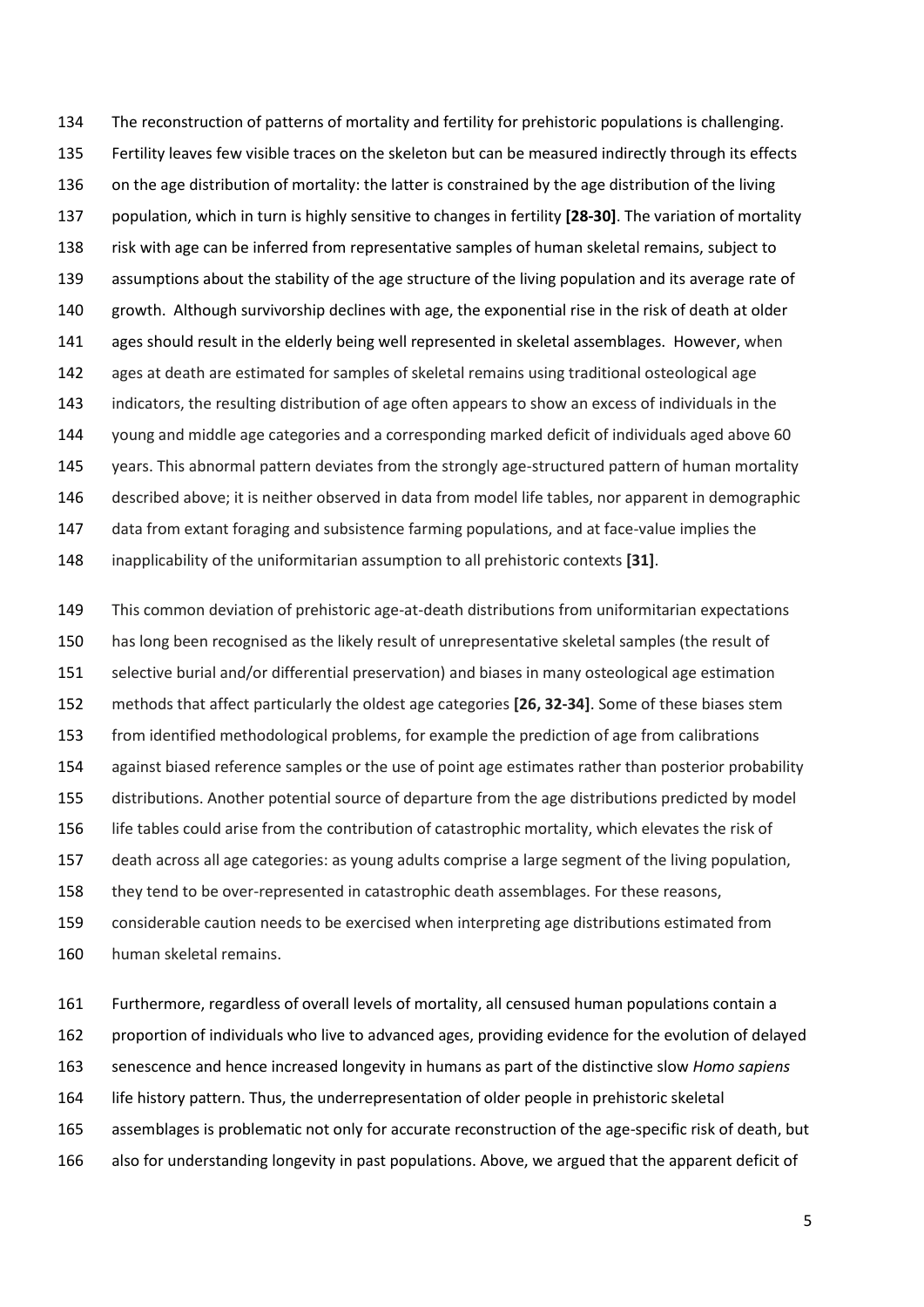older people in the skeletal populations of prehistoric *Homo sapien*s is best explained by biases in preservation and methodological limitations of palaeodemographic analysis. We now return to the key point that demographic uniformitarianism argues for continuity in the evolved mechanisms underlying human demographic processes and pose the question as to why a longer life span was selected for among *Homo sapiens*.

 Importantly, selection for a longer lifespan has implications for fertility as well as mortality. Cessation of reproduction in females long before the end of life is highly unusual in mammals **[35]**, and a long post-reproductive lifespan is one of the life history traits that distinguishes modern humans from all other primate species. In non-human primates, as is the case in nearly all mammalian species, the approach to maximal lifespan and an irreversible decline in female fertility occur in tandem. In humans, the relative invariance in the timing of menopause, observed both 178 across living human populations and throughout the historical record, together with the lack of evidence for recent secular trends in age at menopause, suggest that humans have retained a hominoid pattern of fertility. The menopause is therefore more likely to be a consequence of selection for longer lifespan, rather than of selection for a shorter reproductive span **[36]**. Due to their later physiological maturation, human females start giving birth about 5 years later than great apes **[37]** although with shorter birth intervals in humans even foraging populations achieve higher total fertility than do great apes.

 One argument is that selection for a longer lifespan enabled older generations, especially post-186 reproductive females, to enhance the survival chances of their offspring and descendants. This "grandmother hypothesis" is shorthand for a range of evolutionary scenarios that explain the evolution of long post-reproductive lifespans through the selective advantage conferred by grandmothers to their kin - essentially by providing surplus resources to daughters of reproductive age **[38, 39]**. The extension of post-reproductive female lifespan predicted by the grandmother hypothesis is effectively equivalent to the length of a generation (around 25 years in modern humans) because the fitness benefits conferred by the grandmother diminish sharply when the grandmother's own offspring terminate their reproduction **[40]**. When in human evolution did this occur? The pattern of female fertility in modern humans described above appears remarkably plesiomorphic, broadly resembling the ancestral hominoid condition in its age distribution, though with the ability to achieve higher total fertility through maintaining shorter inter-birth intervals. We infer that the modern human pattern of female fertility may also have characterised earlier species in the *Homo* lineage. O'Connell et al. **[38]** associated the extension of lifespan required by the grandmother hypothesis with the evolution of *H. erectus*/ *H. ergaster*, in particular correlating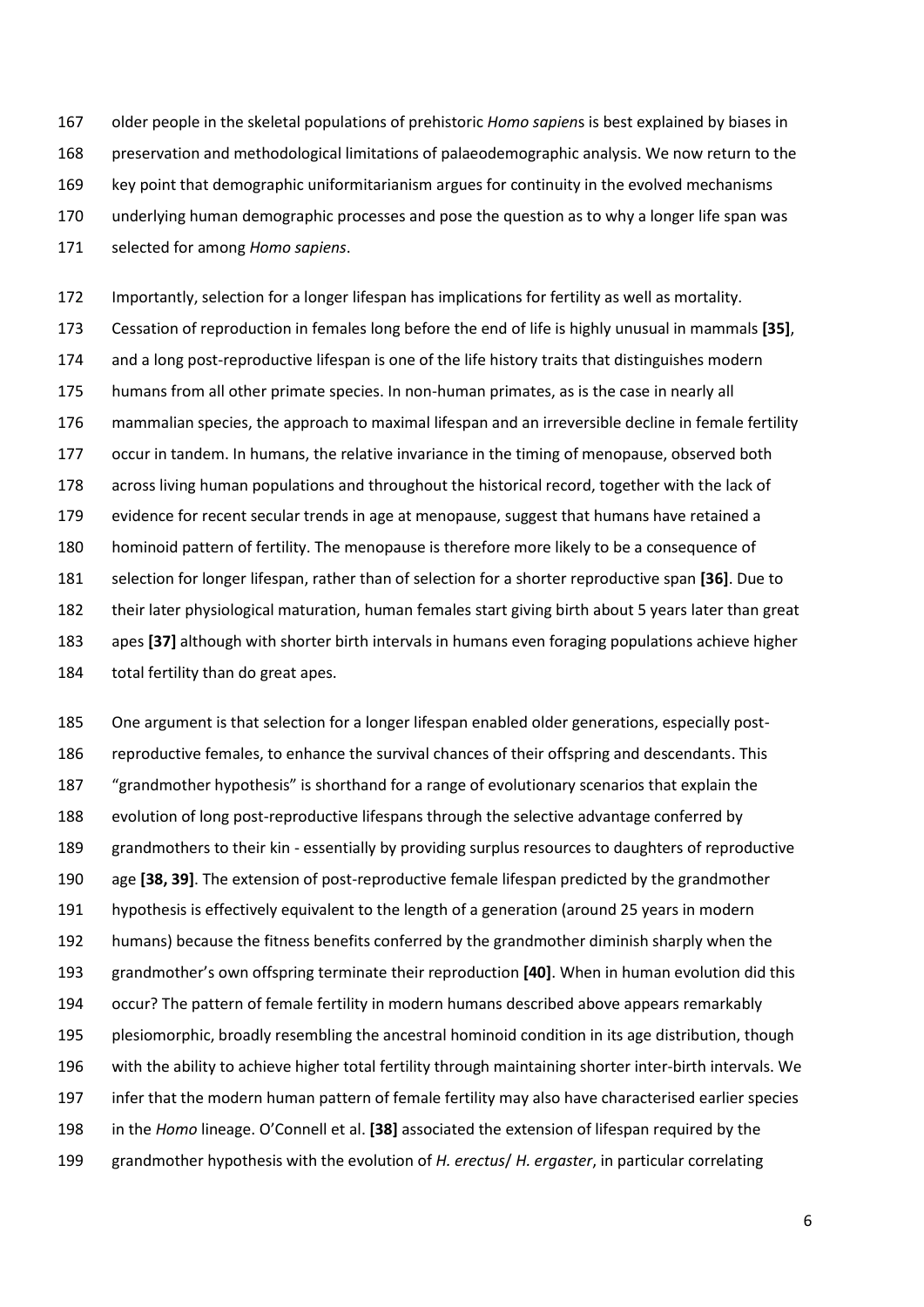- extended longevity with this species' larger brain and body size, and its delayed maturity compared
- to *Australopithecus*. One prediction from this hypothesis is that the abbreviated hominin lifespans
- calculated from skeletal data for Middle Pleistocene hominins (*H. heidelbergensis* and *H.*
- *neanderthalensis* see below) are likely to be incorrect.

## **4. Prehistoric demography in the absence of the uniformitarian assumption: the palaeodemography of archaic hominins**

 Howell **[9]** explicitly excluded non-*Homo sapiens* in her argument for human demographic uniformitarianism. However, the archaeological and palaeoanthropological records of the genus *Homo* extend millennia beyond the initial appearance of *Homo sapiens* in most regions of Africa, Europe, and Asia, and these populations are the subject of a growing body of cross-disciplinary palaeodemographic research **[41-47].** The anatomical and behavioural contrasts between all archaic forms of *Homo* on the one hand, and *Homo sapien*s on the other, indicate wider biological 212 differences which render the assumption of demographic uniformitarianism in its strictest form problematic for these populations. This conclusion leads to two further questions which lack easy answers: 1) what is the extent of these biological differences, and how do they relate to the key demographic variables of fertility and mortality? 2) what are the implications of these biological and demographic differences for cross-disciplinary research into the palaeodemography of archaic

hominins?

 The answer to the first question usually begins by seeking to establish when the 'modern human' (i.e. *Homo sapiens*) life history pattern emerged. The life history of extinct hominins is inferred from indirect proxies related to rates of maturation and longevity (body mass, brain size, and dental development) **[48-49].** At a minimum, we can state that the modern human life history pattern emerged within the *Homo* clade **[50].** However, accurate measurement of archaic hominin life history variables is complicated by fragmentary and small fossil sample(s) and the evidence is often conflicting **[51-52].** This is the case even for the archaic hominins of the Middle and Late Pleistocene for whom comparatively large and well-preserved fossil collections exist. For example, comparative analysis of body size, brain size, and dental development indicates that the life history of Neanderthals (*Homo neanderthalensis*) was consistent with that of *Homo sapiens* **[49]**; a finding supported by a recent study of the growth pattern of the El Sidrón Neanderthal child **[53].** However, other studies have suggested a Neanderthal developmental rate both faster **[54-56]** and potentially slower **[57]** than those of *Homo sapiens*. While on balance, the data suggest that later archaic hominins (*H. heidelbergensis, H. neanderthalensis*) probably had a pace of development within the *Homo sapiens* range, there were likely nonetheless subtle differences related to other aspects of their physiology **[53, 58-59].**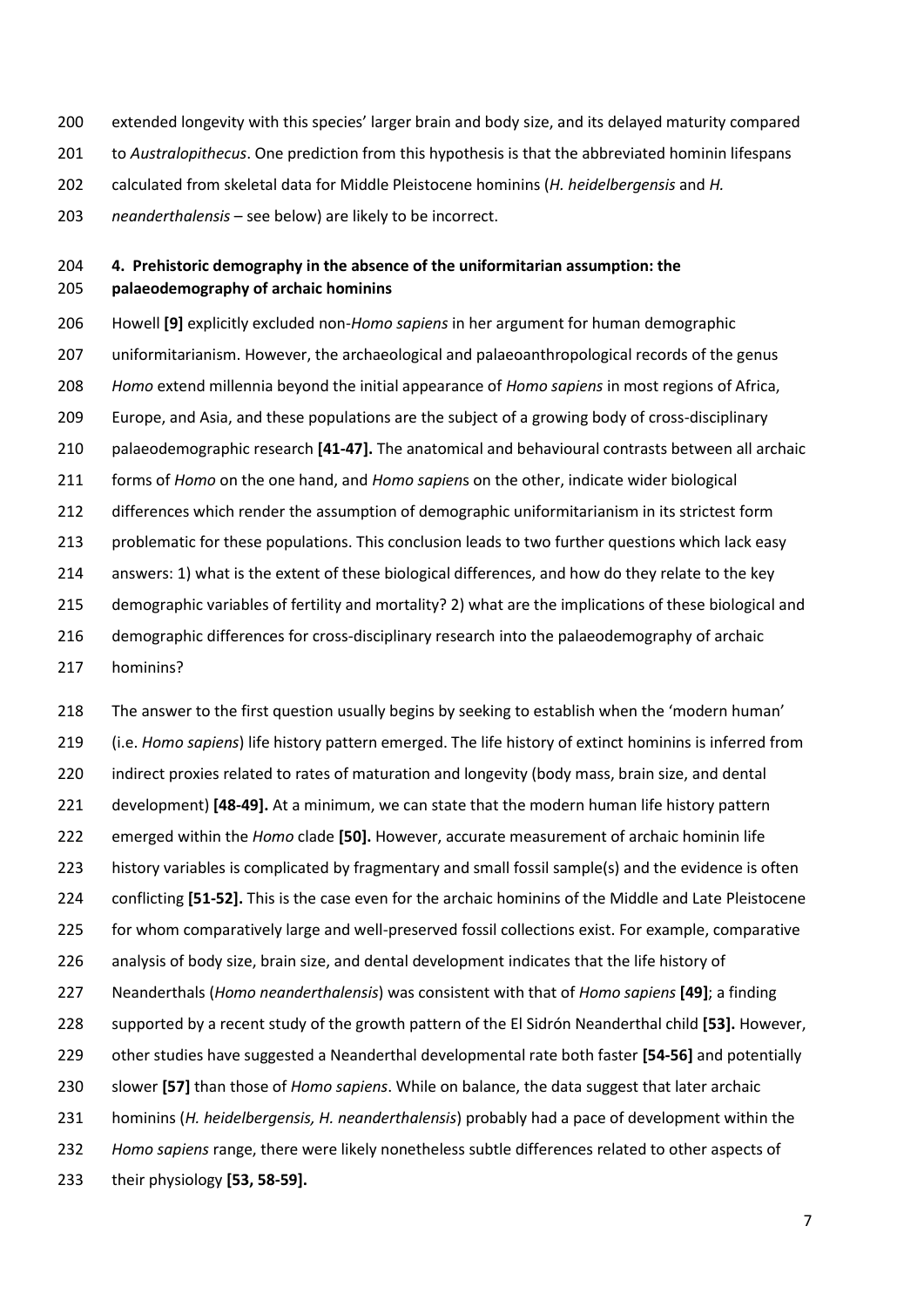The implications of these biological and life history differences for method and theory in prehistoric demography have been most firmly addressed by practitioners of the skeletal palaeodemography of archaic hominins. As is the case in later prehistory, age-at-death distributions of site-specific and pooled skeletal samples typically do not conform to expectations of age-specific attritional mortality distributions derived from recent populations **[42, 46, 60-62].** As shown in section 3b, where the demographic uniformitarian assumption holds we can, with reasonable confidence, interpret this pattern in terms of unrepresentative sampling and inaccuracies in age estimation. However, in the absence of the uniformitarian assumption, no such cross-checks hold, leading to some fierce debates as how to interpret these palaeodemographic profiles.

 The age-at-death distribution of the Middle Pleistocene pre-Neanderthal hominin fossils from the site of Sima de los Huesos (SH) (Burgos, Spain) is an excellent case in point. These SH hominins all 245 derive from the same lithostratigraphic unit at the site and their taphonomic condition is relatively homogenous, suggesting that they belong to the same biological population **[63]**. However, the assemblage produces a mortality profile with almost no infants and children, a preponderance of adolescents and young adults, and very few older adults (35 years +) (**Figure 2).** Wolpoff and Caspari **[62]** propose that this distribution reflects an attritional profile consistent with the life history and survivorship rates of Middle Pleistocene hominins; an interpretation that they also apply to the age- at-death distribution of the later Krapina Neanderthals from Croatia. Life history data from the SH hominins provides mixed support for this scenario. The pattern and timing of dental development of the SH hominins falls within the range of variation of *Homo sapiens* **[64].** On the other hand, calculations of the rate of wear of the anterior teeth (incisors and canines) indicate that these would have been completely worn down by the age of 50 and may have been an important limiting factor on their potential longevity (maximum life expectancy) **[65].**

### **[Figure 2 near here]**

 Nonetheless, as is the case with the age-at-death distributions of prehistoric *Homo sapiens*, the Sima de los Huesos profile is unlikely to be an accurate reflection of demographic reality. Ages of the juvenile hominins in the SH assemblage were undertaken using modern human standards for dental development, which as previously mentioned, probably overlap with dental development schedules for *H. neanderthalensis* and *H. heidelbergensis*. However, the ages of the adult individuals were estimated using the Miles method, which produces a calibration of the amount of dental wear in adults based on the wear rates observed in the juvenile component of the assemblage. As with 265 other skeletal age estimation methods, the Miles method requires adjustment to avoid the under-estimation of age at death in older adults **[66]**, so the estimated ages of some of the adult SH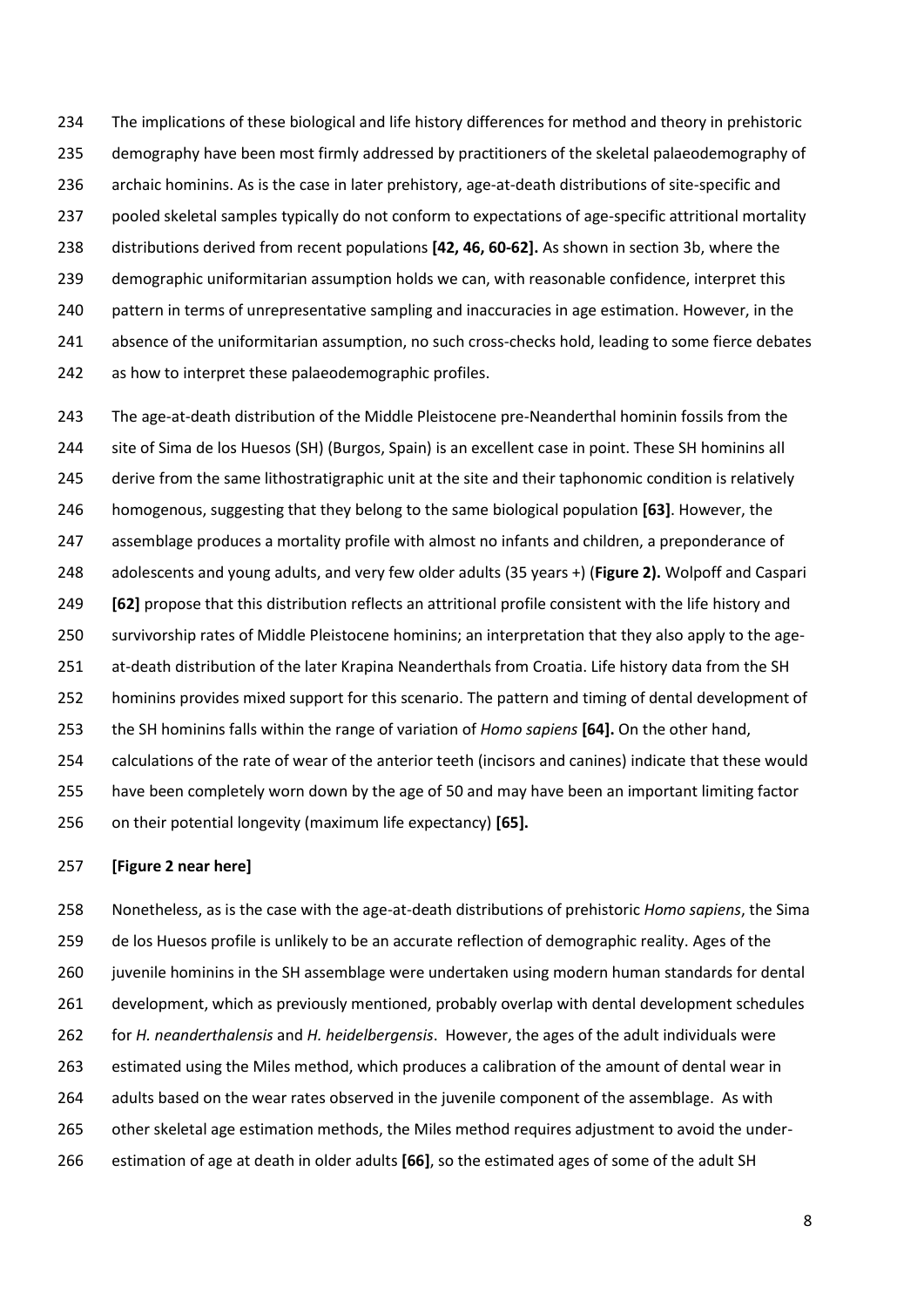- individuals may be too low. The likely presence of much older adults in the SH assemblage is further suggested by the state of the articular surfaces on the SH pelvis 1 specimen **[67]**. Although the age at
- 269 death of the SH1 specimen was estimated to fall in the open-ended age category of >45 years,
- unbiased age estimations based on uniform priors developed for modern human populations (e.g.
- **[68]** would suggest a median estimated age for this specimen of between 60 and 70 years. It is
- furthermore highly likely that the potential for a longer life span was present before many
- individuals regularly reached it **[48]**, and small skeletal samples are unlikely to include the
- necessarily outlying individuals who died at extremely old ages **[69].** In the case of the SH hominins,
- 275 arguments for a maximum life span of ~50 years are further weakened by the predicted life spans of
- *H. habilis* (52-56 years) and *H. erectus* (60-63 years) **[70],** derived from the allometric relationship
- between body size, brain size, and longevity among mammals **[71].**

 Sampling may also be an important factor in the age-at-death distribution of the SH hominins. The assemblage does not neatly correspond to either an attritional or a catastrophic profile ([**61 cf. 62**]), but a scenario whereby a catastrophic event impacted a subset of the population is plausible (an

- exploratory hunting party of young, mobile individuals separated from their larger group; **[60, 72]**),
- and instances of catastrophic mortality may have been more common in early population history
- than usually suspected **[26].** The role of biological differences between the early members of the
- Neanderthal clade at Sima de los Huesos and the modern-day *Homo sapiens* from whom our
- palaeodemographic models and methods derive should not, however, be excluded from
- interpretation. Even minor differences in rates of development between archaic hominins and *Homo*
- *sapiens* —compounded by differences in diet, health and economic conditions **[73]** —could impact
- estimates of age-at-death (albeit not the relative distribution of individuals across categories).

 In other branches of the palaeodemography of archaic hominins, the methodological and theoretical implications of the absence of the uniformitarian principle are less keenly felt but are nonetheless highly relevant. In archaeological demography, the applicability of methods and standards developed from the study of ethnographic and historical populations to pre-modern (i.e. pre-*Homo sapiens*) hominins has long been questioned (e.g. **[74]).** The impact of life history differences on demographic reconstructions and interpretations based on these data —which are primarily used to study changes in relative population size and growth **[3-5]**—are, however, indirect and hard to take into account, despite both these variables being determined by underlying fertility and mortality rates. Within this branch of prehistoric demographic research, other biological differences between archaic hominins and *Homo sapiens* have a greater impact. The large body mass, and resultant high energy demands of Neanderthals, for example, is a particularly important biological difference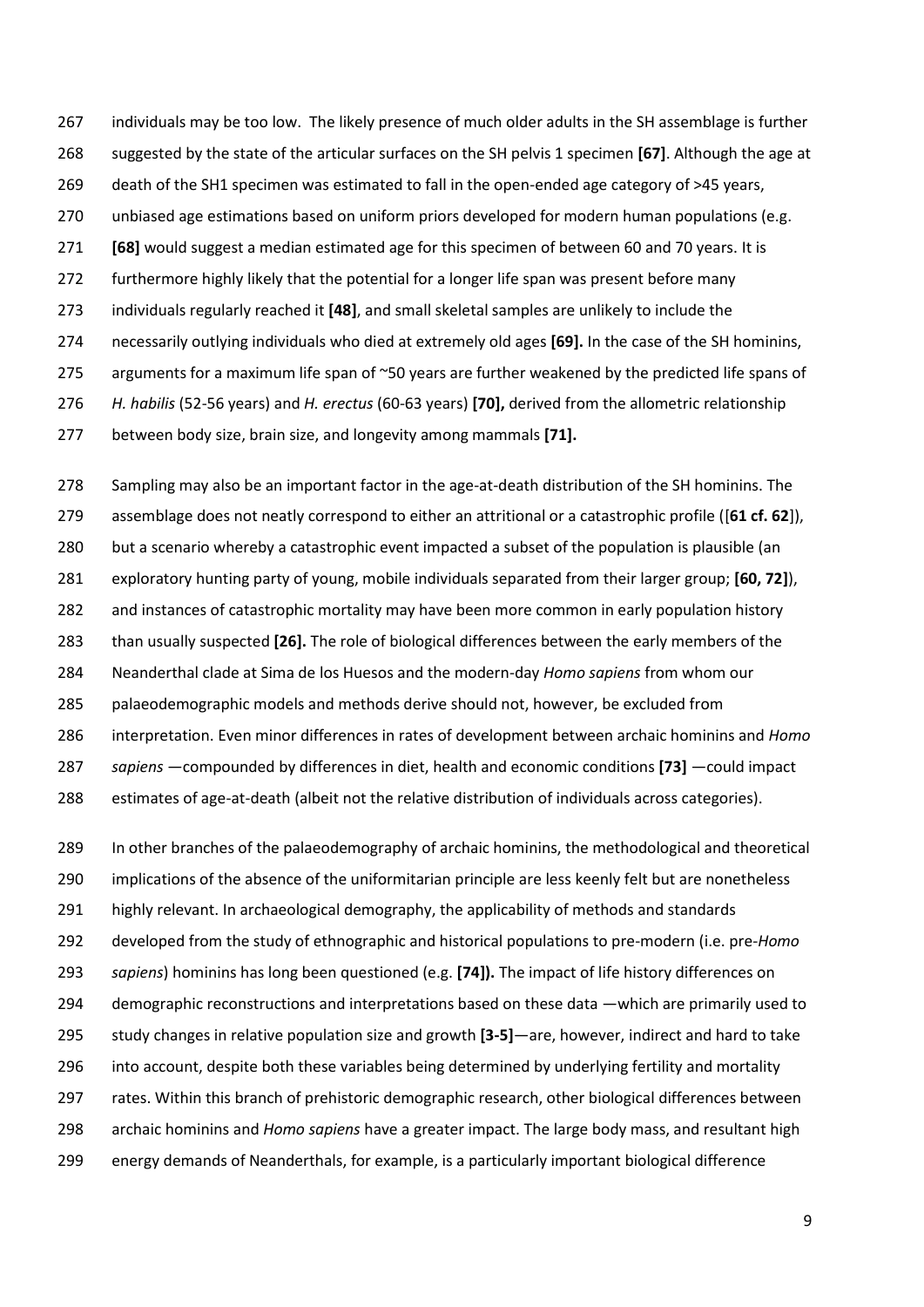between them and *Homo sapien*s **[75-76]**. High energy requirements and the challenges of obtaining enough food to meet these, particularly in the lack of evidence for food storage, are often cited as potential restrictions on the maximum size of Neanderthal living-groups [**77-78]**, fertility rates, and local population densities **[79]**, and would need to be taken into account in palaeoecological estimates of potential environmental carrying capacity. Within environmental carrying capacity models, the key implication of the higher energetic requirements of Neanderthals is that if foraging from a central place, the effective foraging radius (the area at a distance from camp at which the required amount of energy is equal or more than the net return) would have been smaller than for *Homo sapiens*, meaning that Neanderthal groups would have depleted local resources more quickly and needed to move camp more frequently **[78].** This higher mobility—which has a key biological component— also complicates estimates of relative change in population size based on archaeological site counts (e.g. **[80]**) raising questions about the exact relationship between site quantities and population size (a relationship that is often assumed to be linear, but is in reality unknown), and the possible differences in this relationship between different hominins. More broadly, life history differences, combined with other wider biological and cognitive differences (such as body size, energy expenditure, and brain size) would also have had important implications for population structure, living group size and composition, with attendant repercussions for the emergence of key human social behaviours such as alloparenting, division of labour, and intergenerational cooperation **[81].** Dennell **[82]** posits an important role of these biological differences in the pattern and speed of migration and colonisation of new environments of *Homo erectus* and *Homo sapiens* during the Out of Africa 1 and 2 events respectively.

## **5. Conclusion: challenges and lessons for the use of the uniformitarian principle in cross-disciplinary prehistoric demography**

 The assumption of demographic uniformitarianism is a core principle in palaeodemography. This assumption provides the basic framework for palaeodemographic research across a range of disciplines, allowing for the construction of theoretically plausible models and parameters against which to test and examine palaeodemographic data, and providing the justification for the use of data from ethnographic and historical populations to supplement sparse prehistoric records.

 The principle of demographic uniformitarianism is well-accepted. Critics have questioned whether the use of the uniformitarian assumption is a form of "self-fulfilling prophecy" **[83]** that prevents the possibility of identifying unusual or unrecorded demographic behaviour in the past, either because prehistoric populations lived in environments that have no modern analogue, or because there is greater variation across human biological and life history parameters than is frequently supposed**,**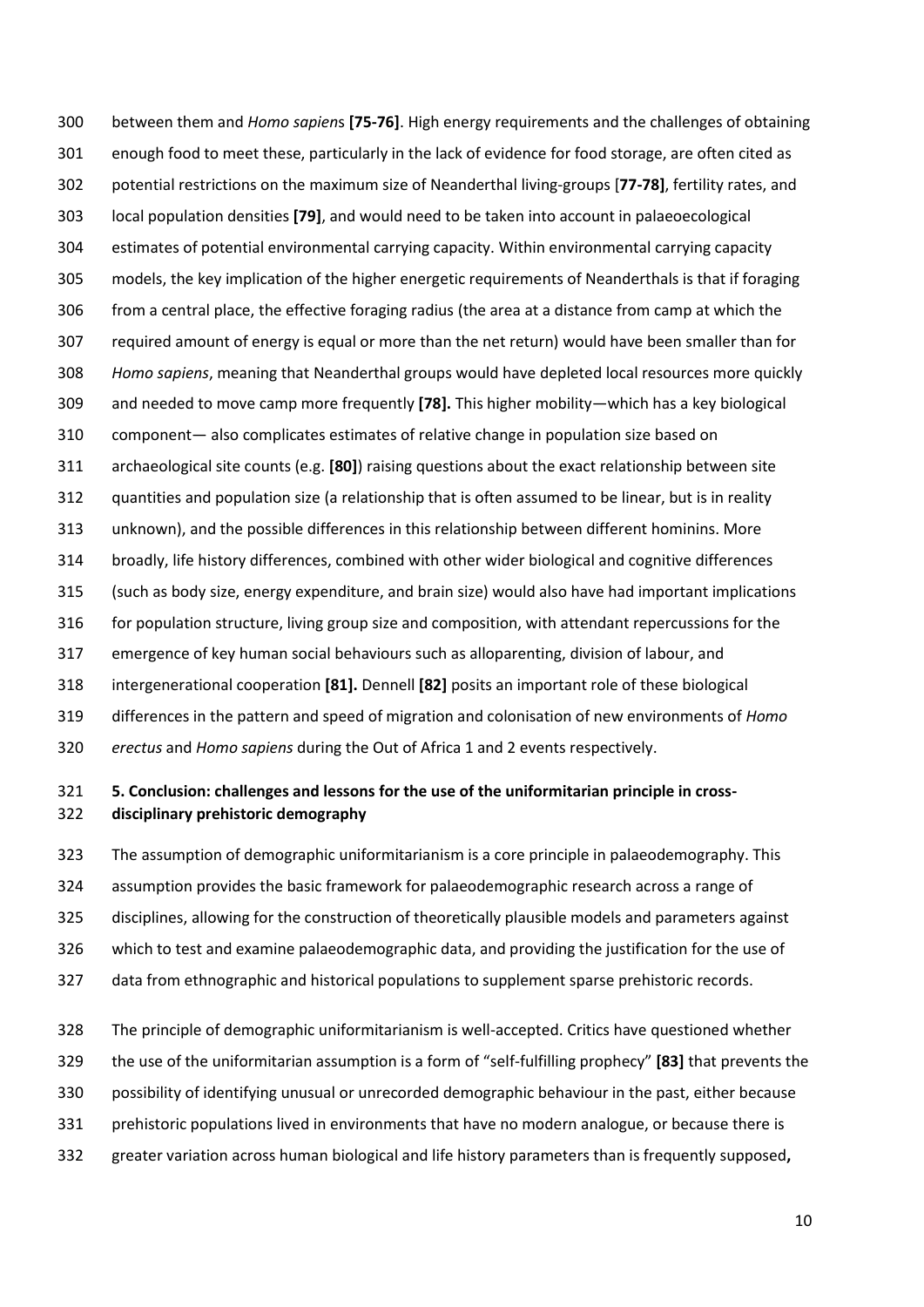particularly between Pleistocene and Holocene populations **[84-85]**. While this possibility cannot be rejected outright, the null hypothesis should be that reconstructions of population dynamics and structures should fall within the known envelope of human responses, at least when analysing *Homo sapiens* populations. As life history parameters are subject to strong evolutionary constraints, patterns of age-specific fertility and mortality, and their subsequent effects on population size and dynamics, should vary in predictable, easily modelled, and fairly constrained ways **[26]**.

 Debate continues as to how far back in evolutionary and prehistoric time we can extrapolate human demographic and life history parameters comparable to those of recent historical and contemporary populations. The inapplicability of the assumption of demographic uniformitarianism in its strictest form complicates palaeodemographic research into archaic hominin populations, even for the more recent hominin species. Conversely, contradictions between expectations based on the uniformitarian assumption and palaeodemographic data do not automatically mean that the palaeodemographic data is best interpreted as representative of vastly different demographic regimes; issues of sampling and poor preservation are even more pertinent in these stages of early prehistory. The non-applicability of a strict principle of demographic uniformitarianism has far- reaching implications for the study of the demography of archaic hominins across multiple disciplines. It reduces the comparability of palaeodemographic data from archaic hominins—both in terms of comparison with each other, and with *Homo sapiens*— even if derived using the same method. It also means that greater caution must be taken in the use of values for absolute population estimates and model parameters derived from recent populations to supplement the prehistoric database, as the baseline justification for the use of these values is undermined. Understanding the evolution of human life history traits, and their impact on the demography of archaic hominins is one of the most important challenges of palaeodemography **[26]**.

 The principle of uniformitarianism features less heavily in areas of prehistoric demographic research which focus on variables (such as population size and density) that are not directly subject to uniformitarian principles, and which are usually interpreted in relative, rather than absolute, terms. Nonetheless, as discussed in section 4, many palaeodemographic proxies contain assumptions about factors such as mobility and social structure that are, in part, influenced by biology, life history, and demographic parameters. In genetics, the estimation of effective or breeding population size from patterns of genetic variation **[86]** requires an assumption of average generation length- an attribute that likely varies between hominin species due to its relationship with life history parameters such as age at first birth and rate of senescence. Although containing a cultural component, demography is, at its core, the product of biological processes. The principle of biological and demographic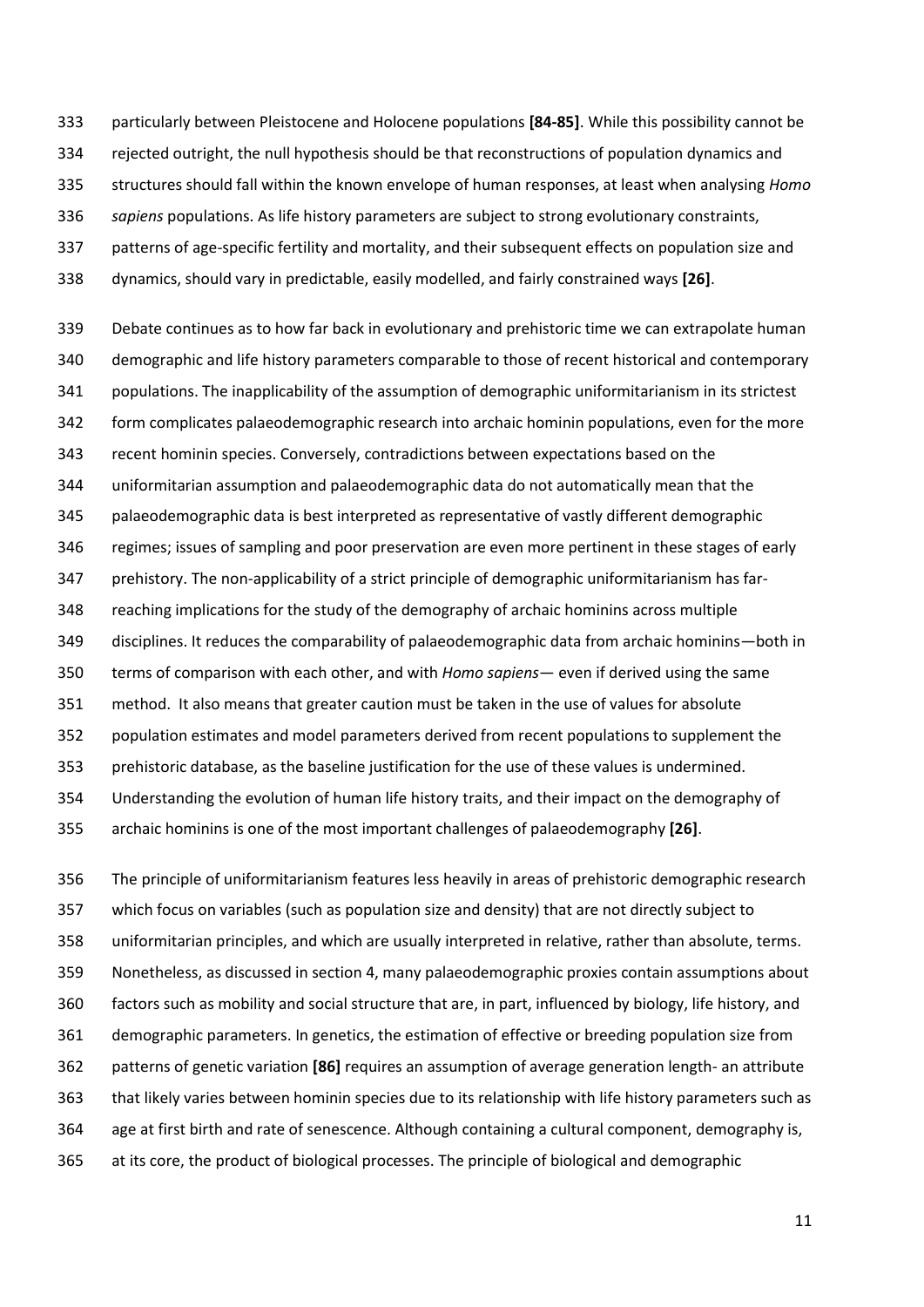- uniformitarianism that provides the theoretical scaffolding for palaeodemography should be borne
- in mind by all who work in cross-disciplinary prehistoric demographic research.

| 368        |                                                                                                                                                                |                                                                                                                                                                                               |  |  |
|------------|----------------------------------------------------------------------------------------------------------------------------------------------------------------|-----------------------------------------------------------------------------------------------------------------------------------------------------------------------------------------------|--|--|
| 369        |                                                                                                                                                                | Data availability: This article has no additional data                                                                                                                                        |  |  |
| 370        | Author contribution: Both authors contributed equally to the conceptualization and writing of this                                                             |                                                                                                                                                                                               |  |  |
| 371        | manuscript                                                                                                                                                     |                                                                                                                                                                                               |  |  |
| 372        |                                                                                                                                                                | <b>Competing interests:</b> We declare no competing interests                                                                                                                                 |  |  |
| 373        | Funding: Work on this article was undertaken while JCF held a Leverhulme Trust Early Career                                                                    |                                                                                                                                                                                               |  |  |
| 374        | Fellowship (grant ECF-2016-128), and a Hunt Postdoctoral Fellowship from the Wenner-Gren                                                                       |                                                                                                                                                                                               |  |  |
| 375        | Foundation for Anthropological Research. ATC has received funding for part of this                                                                             |                                                                                                                                                                                               |  |  |
| 376        | palaeodemographic research from the AHRC (grant AH/H003037/1)<br>Acknowledgements: We thank the organizers and attendees of the "Cross-Disciplinary Approaches |                                                                                                                                                                                               |  |  |
| 377<br>378 |                                                                                                                                                                |                                                                                                                                                                                               |  |  |
| 379        |                                                                                                                                                                | to Prehistoric Demography" workshops (Tarragona, 2018; London, 2019) for the invitation to<br>participate in both these workshops and this special issue, and two reviewers for their helpful |  |  |
| 380        |                                                                                                                                                                | feedback and constructive comments.                                                                                                                                                           |  |  |
| 381        |                                                                                                                                                                |                                                                                                                                                                                               |  |  |
| 382        |                                                                                                                                                                |                                                                                                                                                                                               |  |  |
| 383        |                                                                                                                                                                | References                                                                                                                                                                                    |  |  |
| 384        |                                                                                                                                                                |                                                                                                                                                                                               |  |  |
| 385        | 1.                                                                                                                                                             | Bocquet-Appel, J.- P. 2008. Recent Advances in Paleodemography: Data, Techniques,                                                                                                             |  |  |
| 386        |                                                                                                                                                                | Patterns. Dordrecht: Springer.                                                                                                                                                                |  |  |
| 387        |                                                                                                                                                                |                                                                                                                                                                                               |  |  |
| 388<br>389 | 2.                                                                                                                                                             | Bocquet-Appel, J.-P. 2008. La Paléodémographie. 99, 99 % de l'Histoire Démographie des<br>Hommes ou la Démographie de la Préhistoire. Paris: Éditions Errance.                                |  |  |
| 390        |                                                                                                                                                                |                                                                                                                                                                                               |  |  |
| 391        | 3.                                                                                                                                                             | Chamberlain, A. 2009. Archaeological demography. Human Biology 81, 275-276                                                                                                                    |  |  |
| 392        |                                                                                                                                                                | (DOI:doi.org/10.3378/027.081.0309).                                                                                                                                                           |  |  |
| 393        | 4.                                                                                                                                                             | Drennan, R.D., Berrey, C.A., Peterson, C.E. 2015. Regional Settlement Demography in                                                                                                           |  |  |
| 394        |                                                                                                                                                                | Archaeology. Clinton Corners (NY): Eliot Werner Publications Inc.                                                                                                                             |  |  |
| 395        | 5.                                                                                                                                                             | French, J.C. 2016. Demography and the Palaeolithic archaeological record. J. Arch. Method                                                                                                     |  |  |
| 396        |                                                                                                                                                                | Theory 23 (1), 150-199 (DOI: 10.1007/s10816-014-9237-4).                                                                                                                                      |  |  |
| 397        | 6.                                                                                                                                                             | Gifford-Gonzales, D.1991. Bones are not enough: analogues, knowledge, and interpretive                                                                                                        |  |  |
| 398        |                                                                                                                                                                | strategies in zooarchaeology. J. Anthropol. Arch. 10, 215-254 (DOI: 0.1016/0278-                                                                                                              |  |  |
| 399        |                                                                                                                                                                | 4165(91)90014-0).                                                                                                                                                                             |  |  |
| 400        | 7.                                                                                                                                                             | Malthus, T.R. 1872. An Essay on the Principle of Population. $7th$ edition. London: Reeves and                                                                                                |  |  |
| 401        |                                                                                                                                                                | Turner.                                                                                                                                                                                       |  |  |
| 402        | 8.                                                                                                                                                             | Ravenstein, E.G. 1885. The laws of migration. J. Royal Statistical Society 48, 61-235.                                                                                                        |  |  |
| 403<br>404 | 9.                                                                                                                                                             | Howell, N. 1976. Toward a uniformitarian theory of human paleodemography. J. Hum. Evol.<br>5, 25-40 (DOI: 10.1016/0047-2484(76)90097-X).                                                      |  |  |
| 405        |                                                                                                                                                                | 10. Simpson, G.G. 1949. The Meaning of Evolution. New Haven: Yale University Press.                                                                                                           |  |  |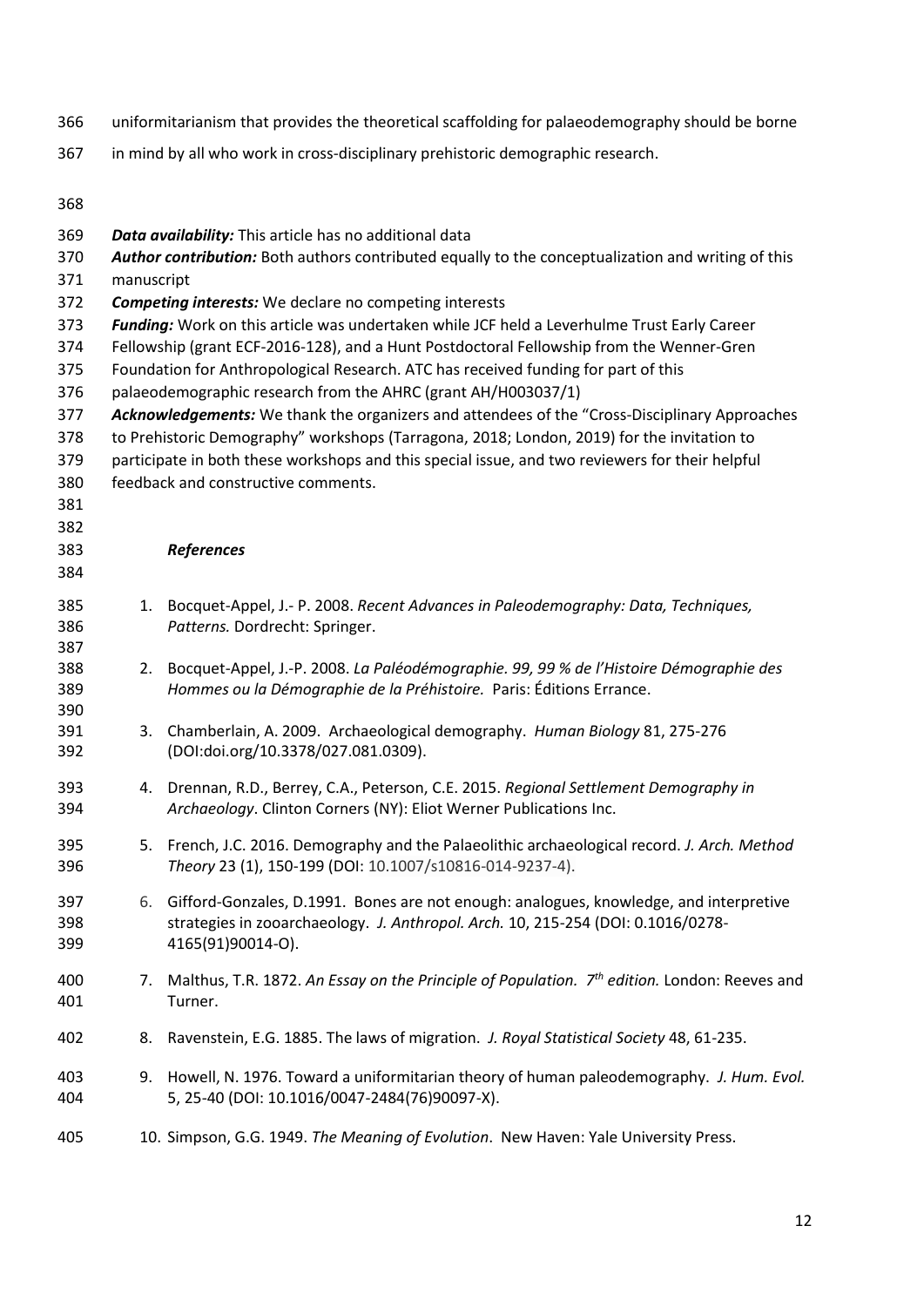11. Hamilton, M.J., Milne, B.T., Walker, R.S., Burger, O., Brown, J.H. 2007. The complex structure of hunter-gatherer social networks. *Proc. Royal Society* B 274: 2195-2202 (DOI: [10.1098/rspb.2007.0564\)](https://doi.org/10.1098/rspb.2007.0564). 12. Hill, K., Hurtado, A.M. 1996. *Ache Life History. The Ecology and Demography of a Foraging People.* New York (NY): Aldine de Gruyter. 13. Pennington, R. 2001. Hunter-gatherer demography. In, Panter-Brick, C., Layton, R.H., Rowley-Conwy, P. (eds.), *Hunter-Gatherers: An Interdisciplinary Perspective*. Cambridge: Cambridge University Press pg. 170–204. 14. Blurton Jones, N. 2016. *Demography and Evolutionary Ecology of Hadza Hunter-Gatherers*. Cambridge: Cambridge University Press. 15. Gurven, M., Kaplan, H. 2007. Longevity among hunter-gatherers: a cross-cultural examination. *Pop. Dev. Rev.* 33, 321-365 (DOI[: 10.1111/j.1728-4457.2007.00171.x\)](https://doi.org/10.1111/j.1728-4457.2007.00171.x). 16. Gurven, M.D., Davison, R.J. 2019. Periodic catastrophes over human evolutionary history are necessary to explain the forager population paradox. *PNAS* 116, 12758-12766 (DOI: [10.1073/pnas.1902406116\)](https://doi.org/10.1073/pnas.1902406116). 17. Posth, C., G. Renaud, Mittnik, A., Drucker, D.G., Rougier, H., Cupillard, C., Valentin, F., Thevenet, C., Furtwängler, A., Wissing, G. *et al*. 2016. Pleistocene mitochondrial genomes suggest a single major dispersal of non-Africans and a late glacial population turnover in Europe. *Curr. Biol.* 26, 827-833 (DOI[: 10.1016/j.cub.2016.01.037\)](https://doi.org/10.1016/j.cub.2016.01.037). 18. Hamilton, M.J., Walker, R.S. & Kesler, D.C. 2014. Crash and rebound of indigenous populations in lowland South America. *Nature Scientific Reports* 4: 4541 (DOI: 10.1038/srep04541). 19. Rick, J.W. 1987. Dates as data: an examination of the Peruvian preceramic radiocarbon record. *Amer. Antiq.* 52 (1), 55–73 (DOI:10.2307/281060). 20. Shennan, S., Downey, S.S., Timpson A., Edinborough, K., Colledge, S., Kerig, T., Manning, K., Thomas, M.G. 2013. Regional population collapse followed initial agricultural booms in mid- Holocene Europe. *Nature Communications* (DOI: 10.1038/ncomms3486). 21. Tallavaara, M. 2015. *Humans under Climatic Forcing. How Climate Change Shaped Hunter- Gatherer Population Dynamics in Europe 30,000-4000 years ago*. PhD Thesis, University of Helsinki (available at: https://helda.helsinki.fi/handle/10138/158413). 22. Brown, W.A. 2017. The past and future of growth rate estimation in demographic temporal frequency analysis: biodemographic interpretability and the ascendance of dynamic growth models. *J. Arch. Sci.* 80, 96-108 (DOI[: 0.1016/j.jas.2017.02.003\)](https://doi.org/10.1016/j.jas.2017.02.003). 23. Zahid, H. J., Robinson, E., Kelly, R. L. 2016. Agriculture, population growth, and statistical analysis of the radiocarbon record. *PNAS 113*(4), 931-935 (DOI[: 10.1073/pnas.1517650112\)](https://doi.org/10.1073/pnas.1517650112). 24. Kaplan, H., Hill, K., Lancaster, J. & Hurtado, A.M. 2000. A theory of human life history evolution: diet, intelligence, and longevity. *Evol. Anthropol.* 9: 156-185 [\(DOI: /10.1002/1520-](https://doi.org/10.1002/1520-6505(2000)9:4%3C156::AID-EVAN5%3E3.0.CO;2-7) [6505\)](https://doi.org/10.1002/1520-6505(2000)9:4%3C156::AID-EVAN5%3E3.0.CO;2-7)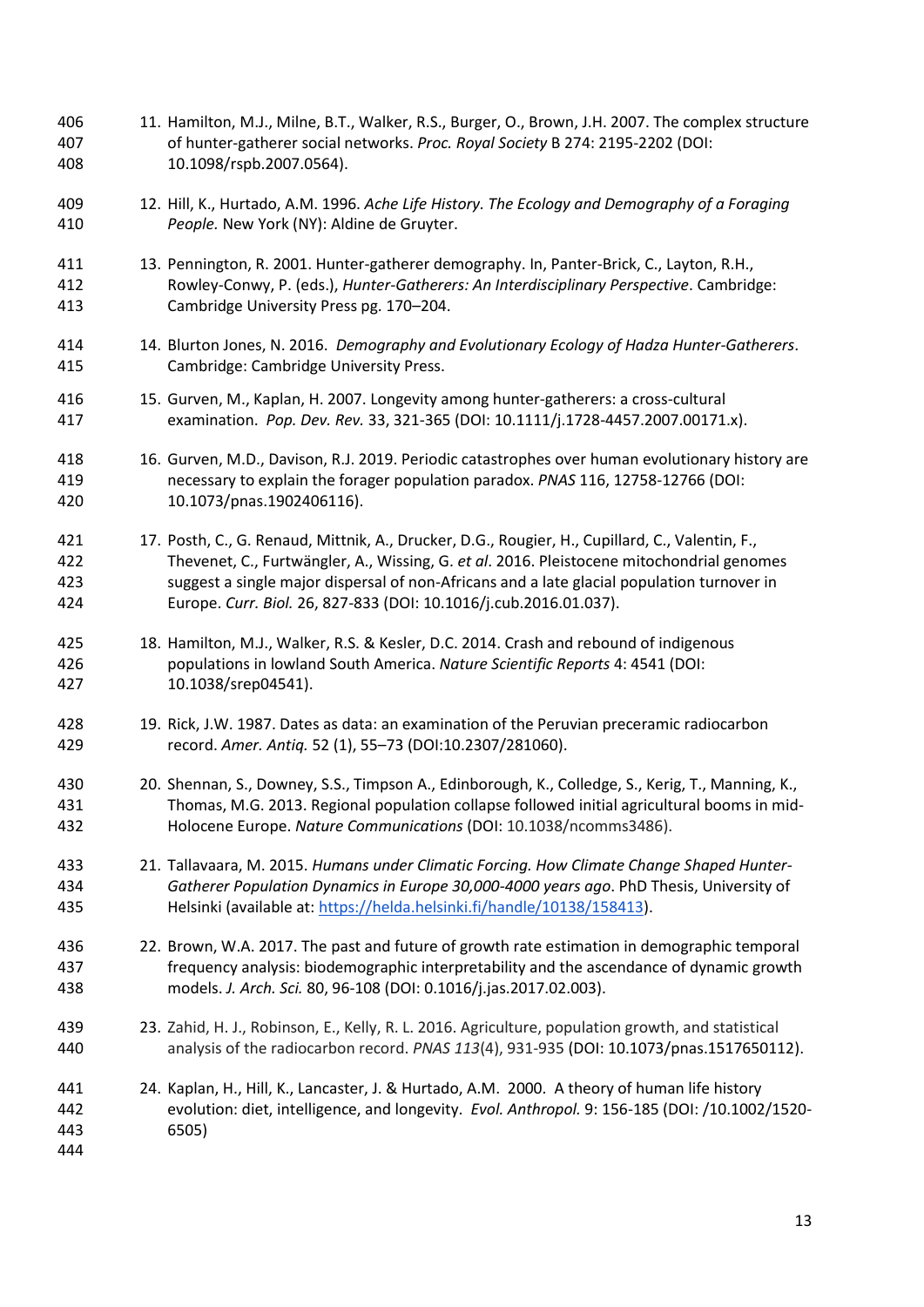25. Wood, B.M., Watts, D.P., Mitani, J.C. & Langergraber, K.E. 2017. Favorable ecological circumstances promote life expectancy in chimpanzees similar to that of human hunter- gatherers. *J. Hum. Evol.* 105: 41-56 (DOI: 10.1016/j.jhevol.2017.01.003) 26. Chamberlain, A. 2006. *Demography in Archaeology.* Cambridge: Cambridge University Press. 27. Siler, W. 1983. Parameters of mortality in human populations with widely varying life spans. *Statistics in Medicine* 2: 373-380 (DOI[:10.1002/sim.4780020309\)](https://doi.org/10.1002/sim.4780020309) 28. Bocquet-Appel, J-P. 2002. Paleoanthropological traces of a Neolithic demographic transition. *Current Anthropology* 43: 637-650. 29. Downey, S.S., Bocaege, E., Kerig, T., Edinborough, K. Shennan, S. 2014. The Neolithic demographic transition in Europe: correlation with juvenility index supports interpretation of the summed calibrated radiocarbon date probability distribution (SCDPD) as a valid demographic proxy. *PLoS ONE* 9(8), e105730 (DOI: [10.1371/journal.pone.0105730\)](https://doi.org/10.1371/journal.pone.0105730). 30. McFadden, C. 2020. The past, present and future of skeletal analysis in palaeodemography. *Phil. Trans Royal Soc B* (this volume). 31. Lovejoy, C.O, R.S. Meindl, T.R. Pryzbeck, K.G. Heiple & D. Kotting. 1977. Paleodemography of the Libben Site, Ottawa County, Ohio. *Science* 198 (4314): 291-3. 32. Hoppa, R.D., Vaupel, J.W. (eds) 2002. *Paleodemography: Age Distributions from Skeletal Samples.* Cambridge: Cambridge University Press. 33. Milner, G.R., Boldsen, J.L. 2012. Transition Analysis: a validation study with known-age modern American skeletons. *Amer. J. Phys. Anthropol.* 148, 98–110 (DOI: 10.1002/ajpa.22047). 34. Hawkes, K., Blurton Jones, N. 2005. Human age structures, paleodemography and the Grandmother Hypothesis. In Voland, E., Chasiotis, A., Sciefenhovel, K (eds). *The Evolutionary Significance of the Second Half of Female Life*. New Brunswick: Rutgers University Press, pg. 118-140. 35. Johnstone, R.A., Cant, M.A. 2019. Evolution of menopause. *Curr. Biol.* 29, R105–R119 (DOI: 10.1016/j.cub.2018.12.048) 36. Peccei, J.S. 2001. Menopause: adaptation or epiphenomenon? *Evol. Anthropol.* 10, 43-57 (DOI[: 10.1002/evan.1013\)](https://doi.org/10.1002/evan.1013). 37. Hawkes, K. 2010. How grandmother effects plus individual variation in frailty shape fertility and mortality: guidance from human-chimpanzee comparisons. *PNAS* 197, 8977-8984 (DOI: [10.1073/pnas.0914627107\)](https://doi.org/10.1073/pnas.0914627107). 38. O'Connell, J.F., Hawkes, K., Blurton Jones, N.G. 1999. Grandmothering and the evolution of *Homo erectus*. *J .Hum. Evo.* 36, 461-485 (DOI: [10.1006/jhev.1998.0285\)](https://doi.org/10.1006/jhev.1998.0285). 39. Hawkes, K., O'Connell, J., Blurton Jones, N. 2018. Hunter-gatherer studies and human evolution: a very selective review. *Amer. J. Phys. Anthropol.* 165, 77-800 (DOI: [10.1002/ajpa.23403\)](https://doi.org/10.1002/ajpa.23403).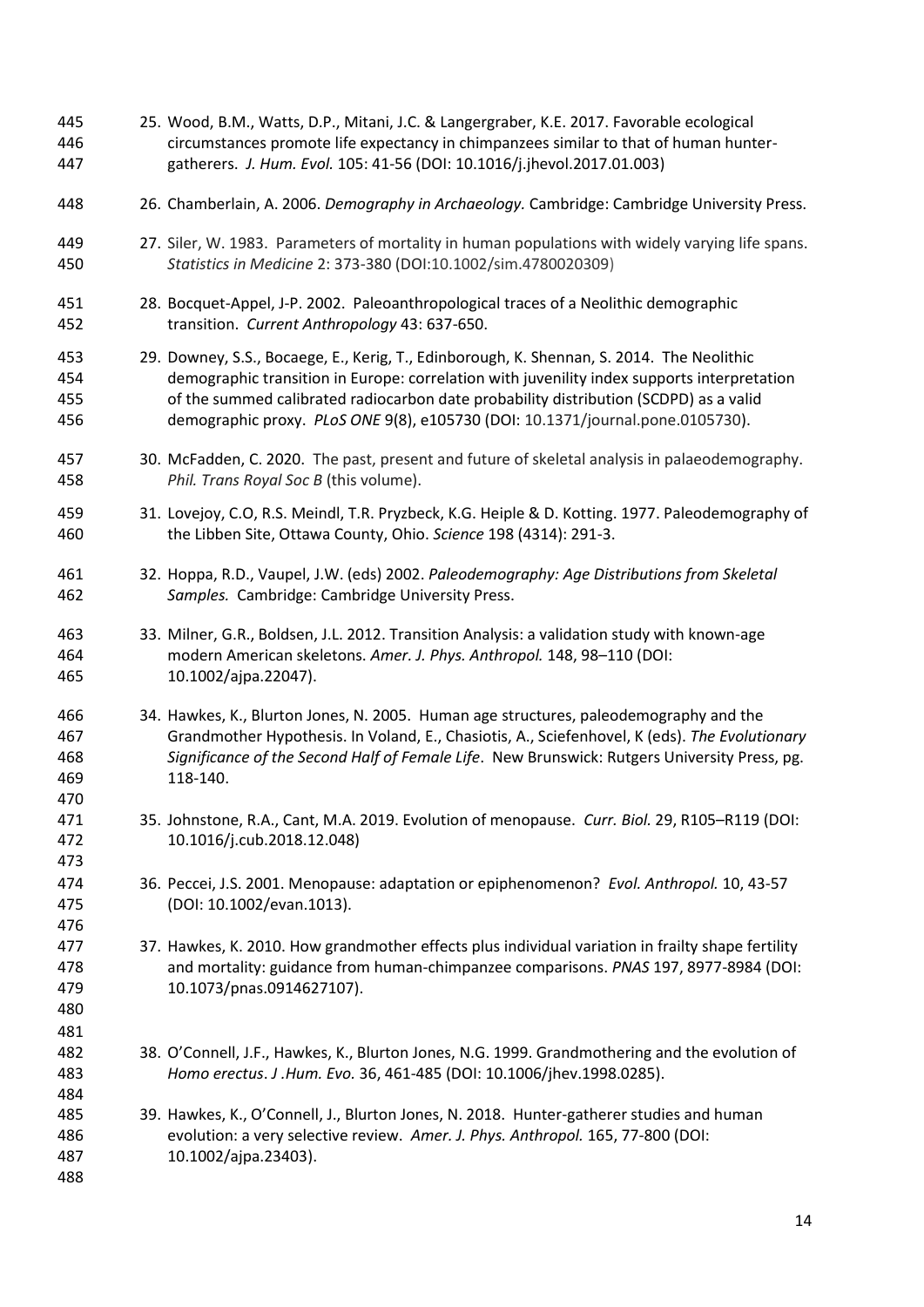- 40. Lahdenpera, M, Lummaa, V., Helle, S., Tremblay, M., Russell, A.F. 2004. Fitness benefits of prolonged post-reproductive lifespan in women. *Nature* 428, 178-181 (DOI: [10.1038/nature02367\)](https://doi.org/10.1038/nature02367).
- 41. Ashton, N. Hosfield, R. 2010. Mapping the human record in the British early Palaeolithic: evidence from the Solent River system. *J. Quat. Sci 25*(5), 737-753 (DOI[:10.1002/jqs.1350\)](https://doi.org/10.1002/jqs.1350)
- 42. Caspari, R, Lee, S-H. 2004. Older age becomes common late in human evolution. *PNAS* 101 (30), 10895-10900 (DOI: [10.1073/pnas.0402857101\)](https://doi.org/10.1073/pnas.0402857101)
- 43. Kuhlwilm, M., Gronau, I., Hubisz, M.J., de Filippo, C., Prado-Martinez, J., Kircher, M., Fu, Q., Burbano, H.A., Lalueza-Fox, C., de la Rasilla, M. *et al*. 2016. Ancient gene flow from early modern humans into Eastern Neanderthals. *Nature* 530, 429-435 (DOI[:10.1038/nature16544\)](https://doi.org/10.1038/nature16544).
- 44. Rodríguez-Gómez, G, Rodríguez, J., Martín-González, J.A., Goikoetxea, I., Mateos, A. 2013. Modeling trophic resource availability for the first human settlers of Europe: the case of Atapuerca TD6. *J. Hum. Evol.* 64, 645-657 (DOI: [10.1016/j.jhevol.2013.02.007\)](https://doi.org/10.1016/j.jhevol.2013.02.007).
- 45. Rodríguez-Gómez, G., Palmqvist, P., Rodríguez, J., Mateos, A., Martín-González, J.A., Espigares, M.P., Ros-Montoya, S., Martínez-Navarro, B. 2016. On the ecological context of the earliest human settlements in Europe: resource availability and competition intensity in the carnivore guild of Barranco Léon and Fuente Neuva-3 (Orce, Baza Basin, SE Spain). *Quat. Sci. Rev.* 143, 69-83 (DOI[: 10.1016/j.quascirev.2016.05.018\)](https://doi.org/10.1016/j.quascirev.2016.05.018).
- 46. Trinkaus, E. 1995. Neanderthal mortality patterns. *J. Archaeol. Sci.* 22, 121-142 (DOI: [10.1016/S0305-4403\(95\)80170-7\)](https://doi.org/10.1016/S0305-4403(95)80170-7)
- 47. Vernot, B., Tucci, S., Kelso, J., Schraiber, J.G., Wolf, A.B., Gittelman, R.M., Danneman, M., Grote, S., McCoy, R.C., Norton, H. *et al.* 2016. Excavating Neandertal and Denisovan DNA from the genomes of Melanesian individuals. *Science* (DOI: 10.1126/sci583 ence.aad9416)
- 48. Monge, J., Mann, A. 2007. Paleodemography of extinct hominin populations. In, Henke, W., Tattersall, I (eds.) *Handbook of Paleoanthropology.* Berlin: Springer, pg 673-700.
- 49. Robson, S.L., Wood, B. 2008. Hominin life history: reconstruction and evolution. *J. Anatomy*  212, 394-425 (DOI: 10.1111/j.1469-7580.2008.00867.x).
- 50. Smith, B.H., Tompkins, R.L. 1995. Toward a life history of the hominidae. *Ann. Rev. Anthropol.* 24, 257-279 (DOI: 10.1146/annurev.an.24.100195.001353).
- 51. Grabowski, M., Hatala, K.G., Jungers, W.L., Richmond, B.G. 2015. Body mass estimates of hominin fossils and the evolution of human body size. *J. Hum.Evo.* 85, 75-93 (DOI: [10.1016/j.jhevol.2015.05.005\)](https://doi.org/10.1016/j.jhevol.2015.05.005).
-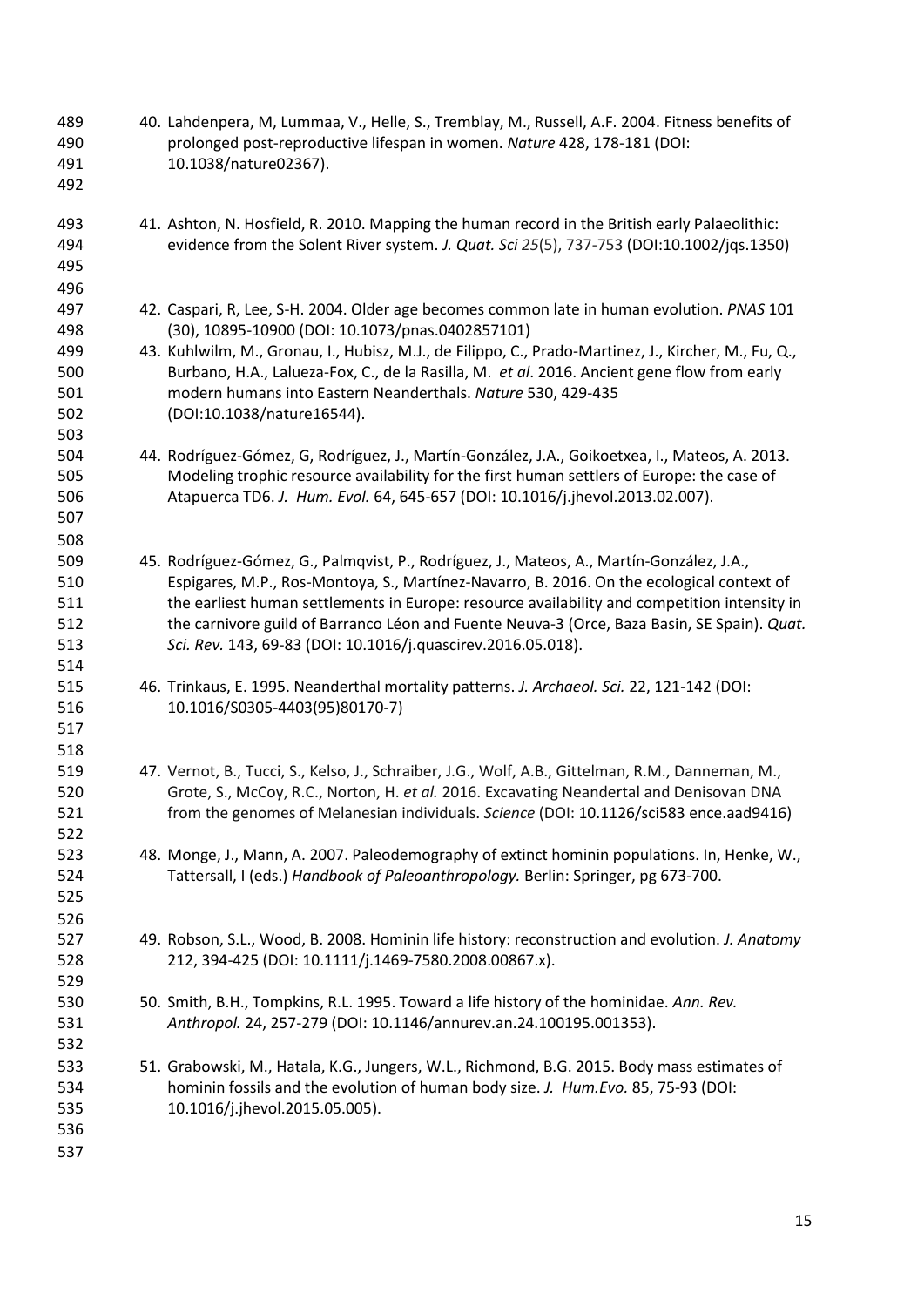52. Smith, T.M. 2013. Teeth and human life-history evolution. *Ann. Rev. Anthropol* 42, 191-208 (DOI: 10.1146/annurev-anthro-092412-155550). 53. Rosas, A., Ríos, L., Estalrrich, A., Liversidge, H., García-Tabernero, A., Huguet, R., Cardoso, H., Bastir, M., Lalueza-Fox, C., de la Rasilla, M., Dean, C. 2017. The growth pattern of Neandertals, reconstructed from a juvenile skeleton from El Sidrón (Spain). *Science* 357, 1282-1287 (DOI: 10.1126/science.aan6463). 54. Hublin, J.-J., Neubauer, S., Gunz, P. 2015. Brain ontogeny and life history in Pleistocene hominins. *Phil. Trans. Royal Society* B: 370 (DOI[: 10.1098/rstb.2014.0062\)](https://doi.org/10.1098/rstb.2014.0062). 55. Ramirez Rozzi, F.V., Bermudez de Castro, J.M. 2004. Surprisingly rapid growth in Neanderthals. *Nature* 428, 936-939 (DOI: [10.1038/nature02428\)](https://doi.org/10.1038/nature02428). 56. Smith, T.M., Toussaint, M., Reid, D.J., Olejniczak, A.J., Hublin, J.J. 2007. Rapid dental development in a Middle Paleolithic Belgian Neanderthal. *PNAS* 104 (51), 20220-20225 (DOI: [10.1073/pnas.0707051104\)](https://doi.org/10.1073/pnas.0707051104). 57. Ponce de Léon, M.S., Golovanova, L., Doronichev, V.,Romanova, G., Akazawa, T., Kondo, O., Ishida, H., Zollikofer, C.P.E. 2008. Neanderthal brain size at birth provides insights into the evolution of human life history. *PNAS* 105 (37), 13764-13768 (DOI: [10.1073/pnas.0803917105\)](https://doi.org/10.1073/pnas.0803917105). 58. Thompson, J.L., Nelson, A.J. 2011. Middle childhood and modern human origins. *Hum. Nat.*  22, 249-280 (DOI: [10.1007/s12110-011-9119-3\)](https://doi.org/10.1007/s12110-011-9119-3). 59. Xing, S., Tafforeau, P., O'Hara, M., Modesto-Mata, M., Martín-Francés, L., Martinón-Torres, M., Zhang, L., Schepartz, L.A., de Castro, J.M.B.,Guatelli-Steinberg, D. 2019. First systematic assessment of dental growth and development in an archaic hominin (genus, Homo) from East Asia. *Science Advances*, *5*(1) (DOI: 10.1126/sciadv.aau0930). 60. Bocquet-Appel, J-P., Arsuaga, J-L. 1999. Age distribution of hominid samples at Atapuerca (SH) and Krapina could indicate accumulation by catastrophe. *J. Arch. Sci.* 26, 327-338 (DOI: [10.1006/jasc.1998.0370\)](https://doi.org/10.1006/jasc.1998.0370) 61. Bermúdez de Castro, J.M., Martinón-Torres, M., Lozano, M., Sarmiento, S., Muela, A. 2004. Paleodemography of the Atapuerca-Sima de los Huesos hominin sample: a revision and new approaches to the paleodemography the European Middle Pleistocene population. *J. Anth. Res.* 60 (1), 5-26 (DOI: [10.1086/jar.60.1.3631006\)](https://doi.org/10.1086/jar.60.1.3631006) 62. Wolpoff, M.H., Caspari, R. 2006. Does Krapina reflect early Neandertal paleodemograpy? *Periodicum Biologorum* 108 (4): 425-432. 63. Aranburu, A., Arsuaga, J.L., Sala, N. 2017. The stratigraphy of the Sima de los Huesos (Atapuerca, Spain) and implications for the origin of the fossil hominin accumulation. *Quat. Int.* 433, 5-21 (DOI: 10.1016/j.quaint.2015.02.044).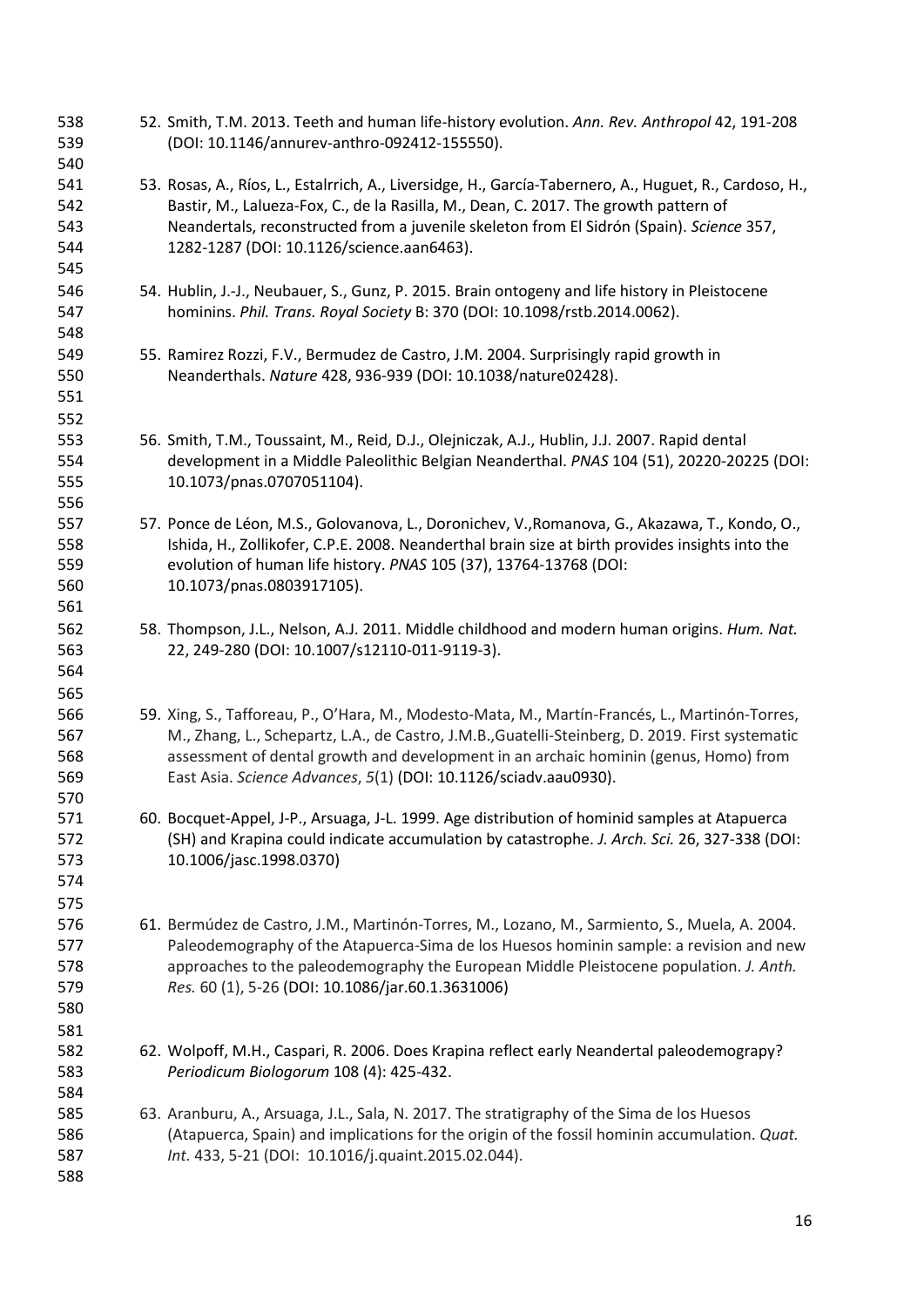64. Bermúdez de Castro, J.M., Rosas, A. 2001. Pattern of dental development in hominid XVII from the Middle Pleistocene Atapuerca Sima de los Huesos site (Spain). *Amer. J. Phys. Anth.* 114, 325-330 (DOI[:10.1002/ajpa.1044\)](https://doi.org/10.1002/ajpa.1044) 65. Bermúdez de Castro, J.M., Martinón-Torres, M. Sarmiento, S., Arsuaga, J.L., Carbonell, E. 2003. Rates of anterior tooth wear in Middle Pleistocene hominins from Sima de los Huesos (Sierra de Atapuerca, Spain). *PNAS* 100 (21), 11992-11996 (DOI: [10.1073/pnas.2034879100\)](https://doi.org/10.1073/pnas.2034879100). 66. Miles, A.E.W. 2001. The Miles method of assessing age from tooth wear revisited. *Journal of Archaeological Science* 28: 973-982. 67. Bonmati, A., Gómez-Olivencia, A., Arsuaga, J.-L., Carretero, J.M, Gracia, A., Martínez, I., Lorenzo, C., Bermúdez de Castro, J.M., Carbonell, E. 2010. Middle Pleistocene lower back and pelvis from an aged human individual from the Sima de los Huesos site, Spain. *PNAS* 107 (43), 18386-18391 (DOI: [10.1073/pnas.1012131107\)](https://doi.org/10.1073/pnas.1012131107). 68. Samworth, R., Gowland, R. 2007. Estimation of adult skeletal age-at-death: statistical assumptions and applications. *Internat. J. Osteoarch.* 17, 174-188 (DOI[: 10.1002/oa.867\)](https://doi.org/10.1002/oa.867). 69. Konigsberg, L.W., Frankenberg, S.R. 1994. Paleodemography: "not quite dead". *Evol. Anthropol.* 3 (3), 92-105 (DOI[: 10.1002/evan.1360030306\)](https://doi.org/10.1002/evan.1360030306). 70. Hammer M.L.A., Foley R.A. 1996. Longevity and life history in hominid evolution. *Hum Evol*  11:61–66 (DOI: [10.1007/BF02456989\)](https://doi.org/10.1007/BF02456989). 71. Charnov EL, Berrigan D. 1993. Why do female primates have such long lifespans and so few babies? or Life in the slow lane. *Evol Anthropol* 1, 191–194 (DOI[: 10.1002/evan.1360010604\)](https://doi.org/10.1002/evan.1360010604). 72. Zilhão, J. 2015. Lower and Middle Palaeolithic mortuary behaviours and the origins of ritual burial. In, Renfrew, C., Boyd, M.J., Morley, I. (eds.) *Death Rituals, Social Order and the Archaeology of Immortality in the Ancient World. 'Death Shall Have No Dominion*. Cambridge: Cambridge University Press, pg. 27-44. 73. Séguy, I., Caussinus, H., Courgeau, D., Buchet L. 2013. Estimating the age structure of a buried adult population: a new statistical approach applied to archaeological digs in France. *Amer. J. Physic. Anthropol.* 150, 170-183 (DOI[: 10.1002/ajpa.22187\)](https://doi.org/10.1002/ajpa.22187). 74. Hassan, F.A. 1981. *Demographic Archaeology*. New York (NY): Academic Press. 75. Froehle, A. W., Yokley, T. R., Churchill, S. E. 2013. Energetics and the origin of modern humans. In, Smith, F.H, Ahern, J.C.M. (eds.) *The Origins of Modern Humans: Biology Reconsidered*, Hoboken (NJ): Wiley, pg. 285-320. 76. Weaver, T.D., Steudel-Numbers, K. 2005. Does climate or mobility explain the differences in body proportions between Neanderthals and their Upper Palaeolithic successors? *Evol. Anthropol.* 14, 218–223 (DOI: [10.1002/evan.20069\)](https://doi.org/10.1002/evan.20069).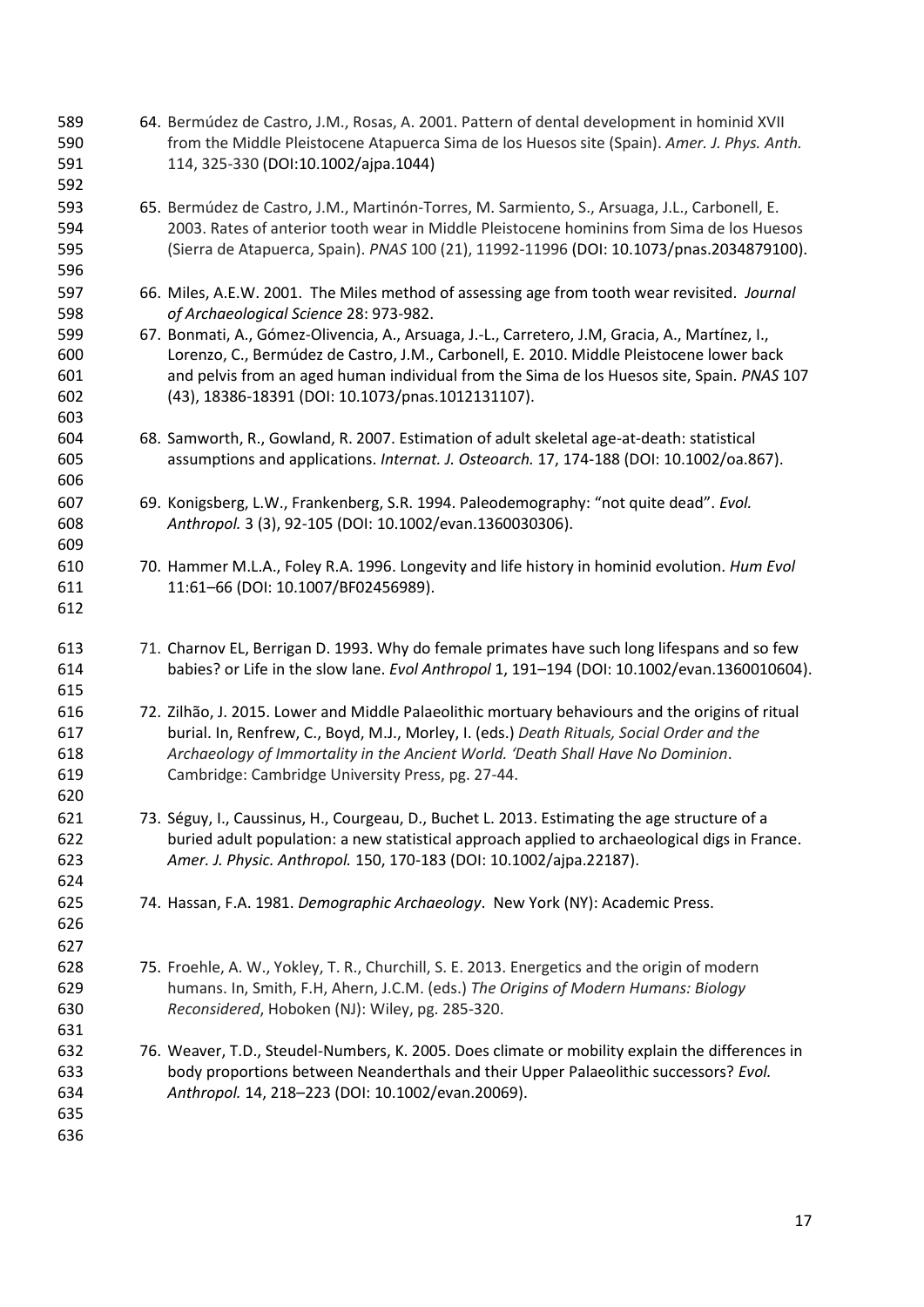77. Spikins, P., Hitchens, G., Needham, A., Rutherford, H. 2014. The cradle of thought: growth, learning, play and attachment in Neanderthal children. *Oxford J. Archaeol.* 33 (2), 111-134 (DOI[: 10.1111/ojoa.12030\)](https://doi.org/10.1111/ojoa.12030). 78. Verpoorte, A. 2006. Neanderthal energetics and spatial behaviour. *Before Farming* 3: 1–6 (DOI[: 10.3828/bfarm.2006.3.2\)](https://www.researchgate.net/deref/http%3A%2F%2Fdx.doi.org%2F10.3828%2Fbfarm.2006.3.2?_sg%5B0%5D=qEysCw3v9qIejUEC6iJiByvwvBSF7vvbvwFcKE72AneQ-YvrR__4ylmEJsUm_sw4ix45RqV5_0vnVg9MCdxqZYukmQ.8U-aSzZFjfoKZ4folsU_Z2exyIG6pzw0koWo0MmPjuzFH76s8ZMHkeWKJ4wZbISHikAKUiS4e0e8jGY9S_DTFg). 79. Churchill, S.E. 2014. *Thin on the Ground. Neandertal Biology, Archeology, and Ecology.* Oxford: Wiley Blackwell. 80. Mellars, P., French, J. C. 2011. Tenfold population increase in western Europe at the Neandertal–to–modern human transition. *Science*, *333*(6042), 623-627 (DOI: 10.1126/science.1206930). 81. Kramer, K.L. 2019. How there got to be so many of us: the evolutionary story of population growth and a life history of cooperation. *J. Anthropol. Res.75*(4), 472-497 (DOI: 10.1086/705943) 82. Dennell, R. 2017. Pleistocene hominin dispersals, naïve faunas and social networks. In, M. Petraglia, N. Boivin, R. Crassard (eds.) *Human Dispersal and Species Movement: From Prehistory to the Present*. Cambridge University Press Cambridge, pg. 62-89. 83. Gage, T.B., DeWitte, S., Wood, J.W. 2012. Demography part 1: Mortality and Migration. In, Stinson, S., Bogin, B., O'Rourke, D. (Eds.) *Human Biology: An Evolutionary and Biocultural Ferspective* (2<sup>nd</sup> Edition). Chichester: John Wiley & Sons, pg. 693-755. 84. Šešelj. M. 2017. An analysis of dental development in Pleistocene Homo using skeletal growth and chronological age. *Amer. J. Physic. Anthropol.* 163, 531-541 (DOI: [10.1002/ajpa.23228\)](https://doi.org/10.1002/ajpa.23228). 85. Villotte, S., Santos, F., Courtaud, P. 2015. Brief communication: In situ study of the Gravettian individual from Cussac Cave, Locus 2 (Dordogne, France). *Amer. J. Physic. Anthropol.* 158, 759-768 (DOI[: 10.1002/ajpa.22831\)](https://doi.org/10.1002/ajpa.22831). 86. Heled, M.J. and Drummond, A.J. 2008. Bayesian inference of population size history from multiple loci. *BMC Evol. Biol.* 8 (DOI: 10.1186/1471-2148-8-289)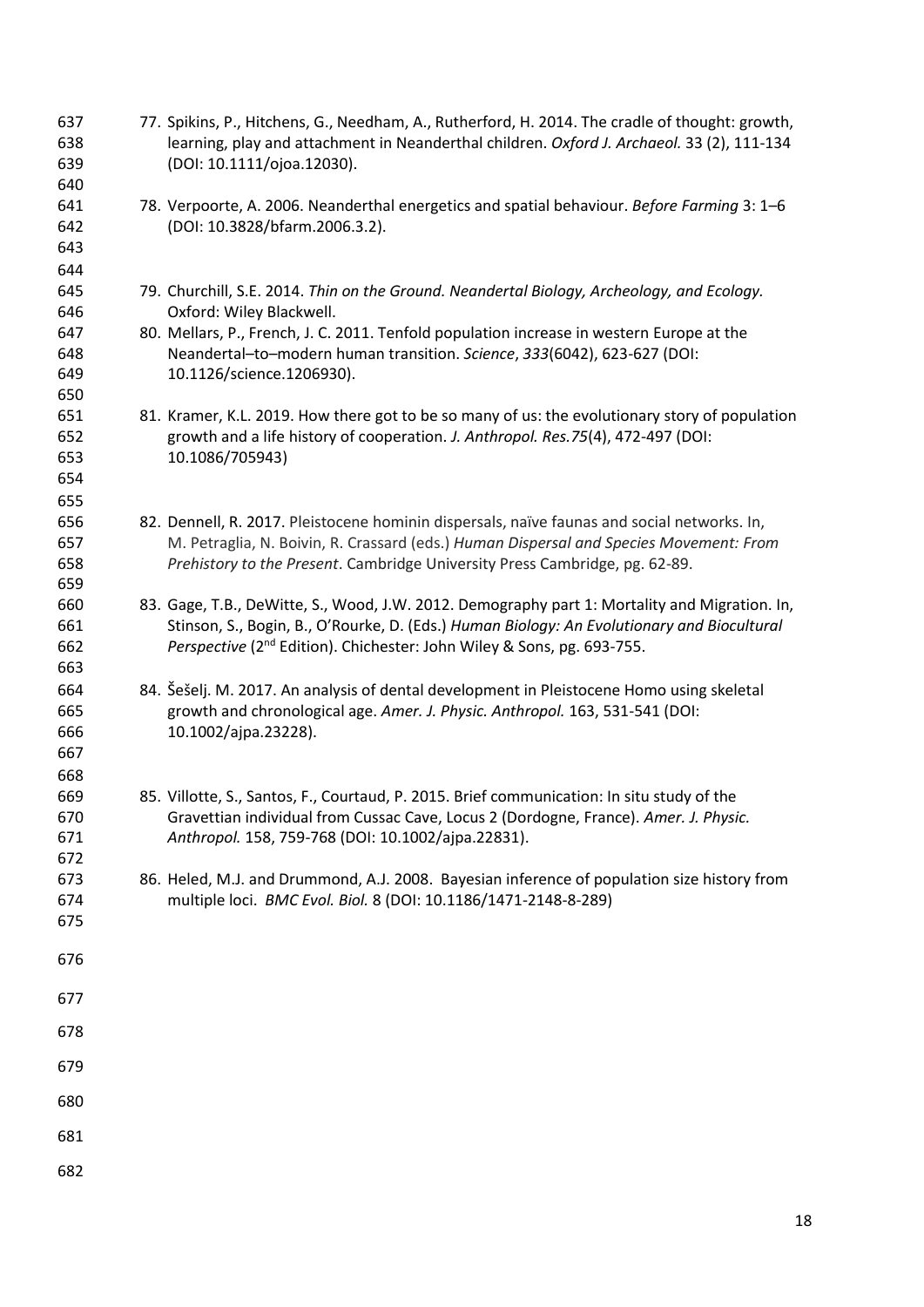

684<br>685

Figure 1. Role of uniformitarianism in simple analogical reasoning. The uniformitarian principle underpins the argument that similarities between modern and ancient materials can be explained by

inferring that unobservable past processes and their effects would have resembled processes

observable in the present day (after **[6])**

| ۰<br>۰.<br>I<br>۰.<br>$\sim$<br>e e<br>I<br>×<br>۰.<br>×<br>۰,<br>v<br>× | I<br>i<br>۰.<br>v |
|--------------------------------------------------------------------------|-------------------|
|--------------------------------------------------------------------------|-------------------|

- 
- 
- 
- 
- 
- 
- 
- 
- 
-